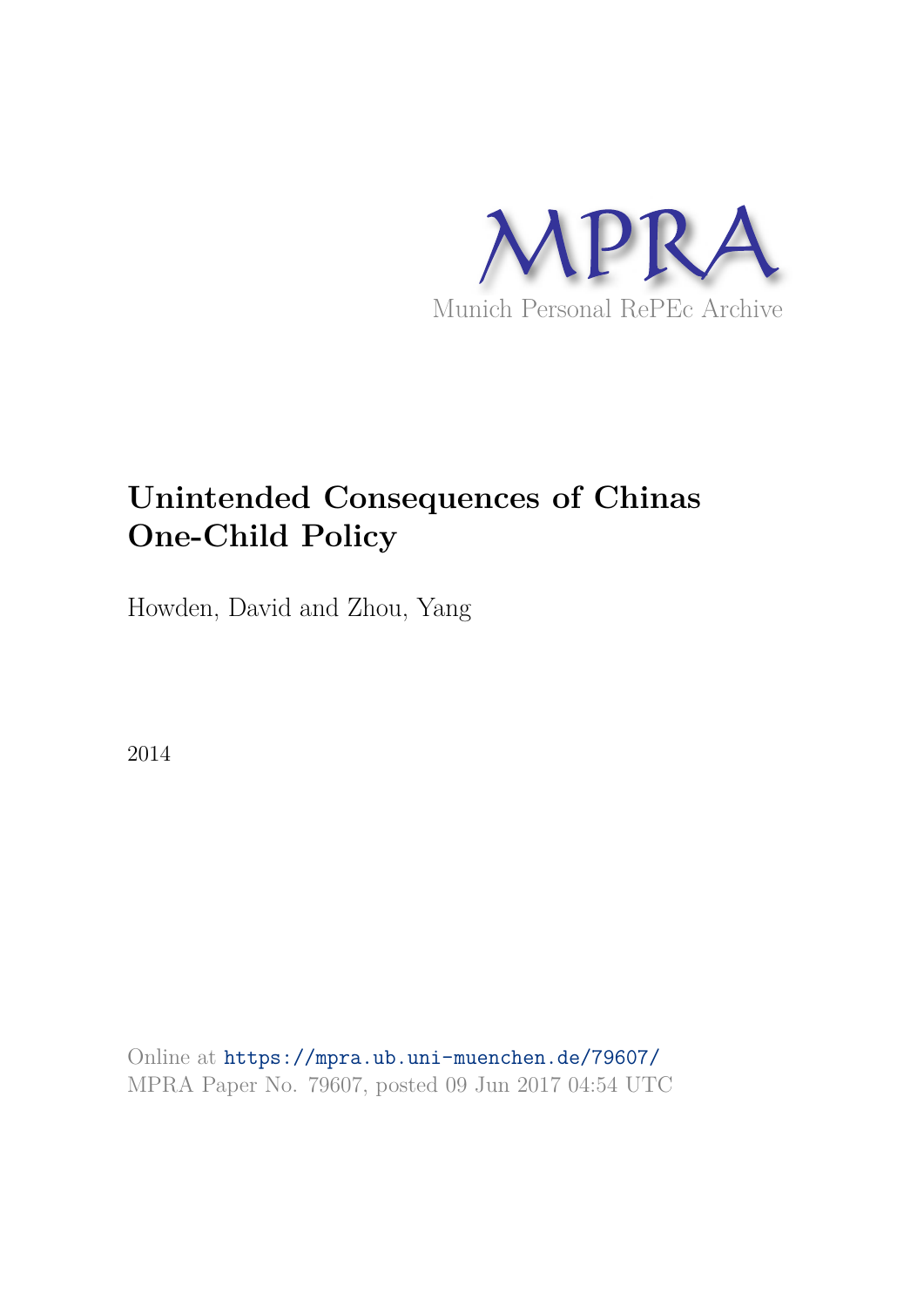This article can be cited as: Howden, David, and Yang Zhou. 2014. "China's One-Child Policy: Some Unintended Consequences." Economic Affairs 34(3): 353-69.

It can be found at: http://onlinelibrary.wiley.com/doi/10.1111/ecaf.12098/abstract

# **China's One-Child Policy: Some Unintended Consequences**

David Howden<sup>\*</sup>

Yang Zhou<sup>+</sup>

# **Abstract**

*This paper gives a brief overview of the family planning policy of China which, although being recently relaxed, still controls a large swath of the population. Unofficially known as the "one-child policy", the policy resulted when the social strife of the 1970s coupled with a Malthusian pessimism concerning the capability of the still largely closed and isolated Chinese economy to care for itself. In this paper we overview the motivations for the policy, the unfortunate demographic future that it will create, and some policy choices that can be undertaken today to alleviate these issues.* 

**JEL Codes**: J11; J13; O21; O53.

**Keywords:** one-child policy, labor shortage, free immigration, Malthusian.

# **1. Introduction**

1

Implemented in 1979 in a bid to alleviate social, economic and environmental problems

in the People´s Republic of China (PRC), the country's one-child policy (1CP) was

once heralded as a textbook example of good government policy.<sup>1</sup> Faced with a

<sup>∗</sup> Professor of Economics, St. Louis University – Madrid Campus. Email: dhowden@slu.edu. We would like to thank three anonymous referees for insightful comments. All remaining errors are our own. + Masters in Austrian Economics, King Juan Carlos University, Madrid, Spain. Email: lambzhou@gmail.com

 $<sup>1</sup>$  Much of China´s recent success is often erroneously credited as being the result of interventionist</sup> policies, when in fact its free-market reforms play a much more significant role (Schoolland 2012).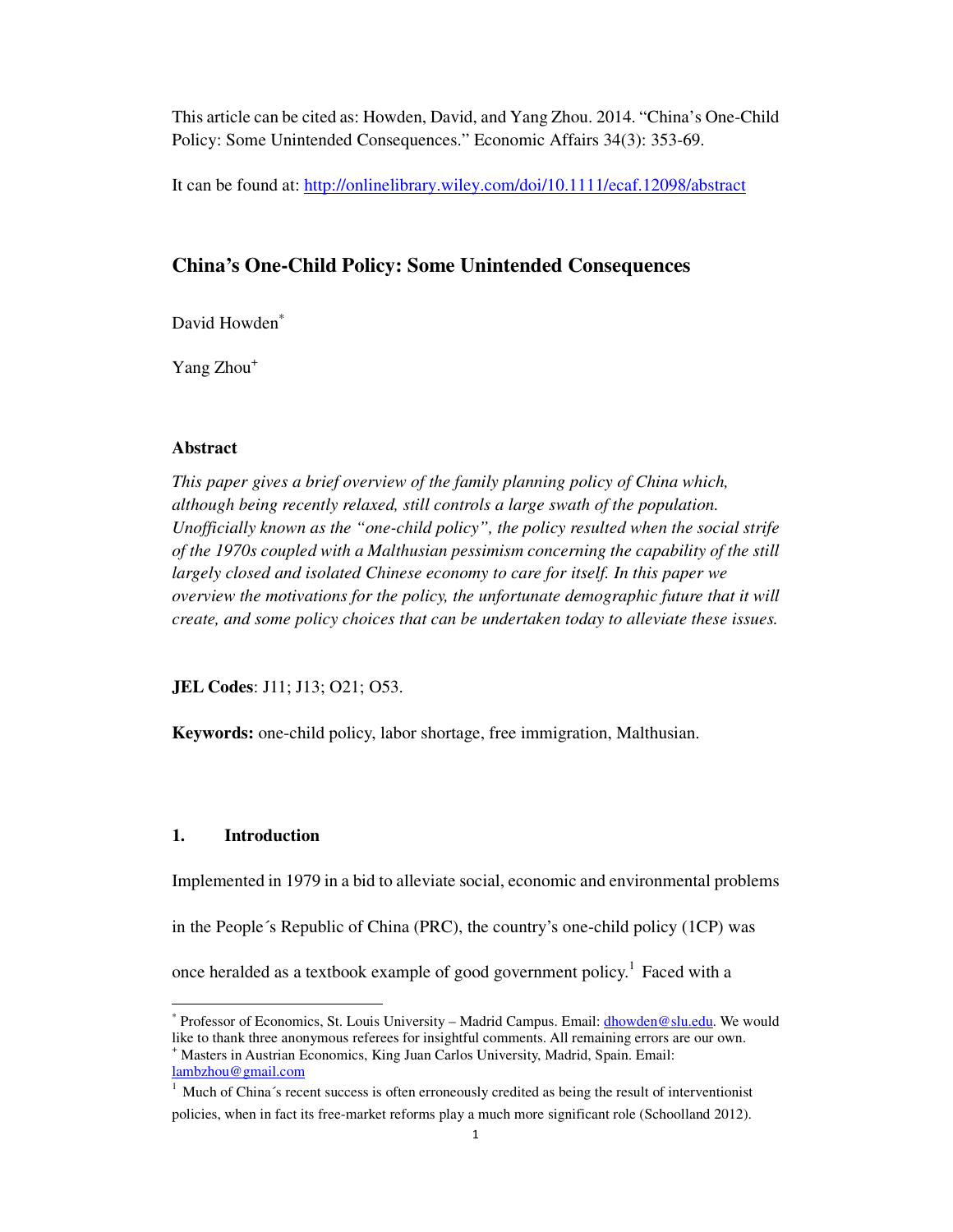reduction in the availability of health-care services and low savings, the policy decreased the strains on overcrowded hospitals and gave parents a reason to save for retirement. The 1CP, officially called the "family planning policy", was implemented to slow the rate of population growth and ultimately control the size of total population.

According to this policy, most couples of Han race (which, according to the last census in 2010, account for 91.5% of the population of the Mainland China) are only allowed to give birth to one child. Rare exceptions are most commonly allowed in cases where both of the parents are an only child or when an only child is afflicted with a severe disability. In addition to control over births, the policy pushed back the legal age for marriage to 22 years of age for males and 20 years of age for females in a bid to stymie population growth (Marriage Law of the PRC, ch. 2, clause 6). The non-Han population is dealt with through local policies, with individual provinces deciding population policies for minorities. For many such minorities there are no restrictions on childbirth and some provinces even pursue pro-child birth policies for non-Han citizens. In general, the Han race lives in middle and eastern China, while the minorities live in the districts near the borders to the north, south and west of the country.

Parents who violate the 1CP face punitive and pecuniary penalties. Giving birth to a second child brings a monetary fine (via a social support or compensation fee), which can range from 3 to 6 times the average annual income of each parent, since both are responsible for the birth of the additional child (Law of Population and Family Planning of PRC, ch. 6, clauses  $41-42$ ).<sup>2</sup> Besides these pecuniary punishments, violations to the

.

 $2<sup>2</sup>$  The exact fine depends on the parent's region of residence, their income, and the number of children already born.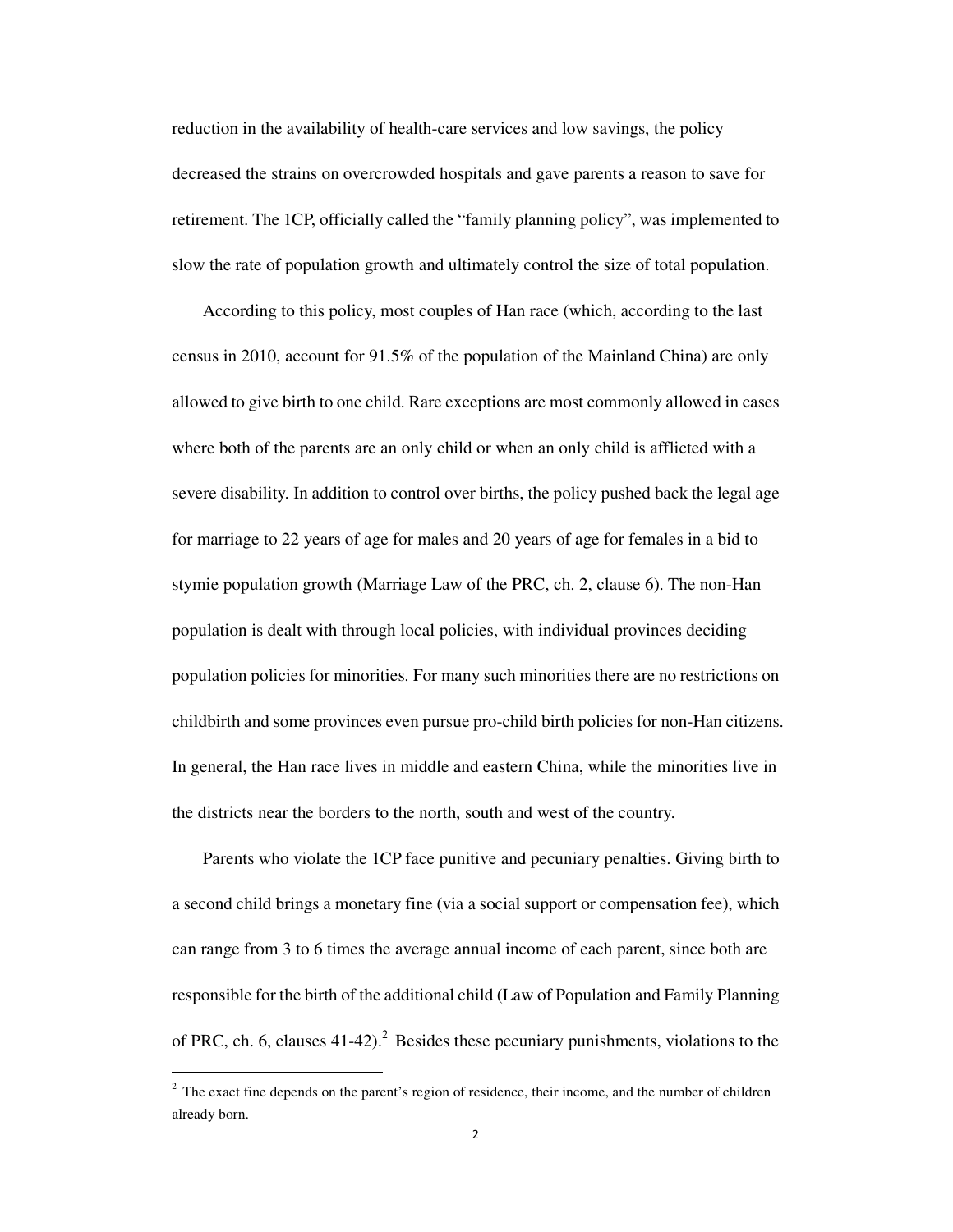policy also invoke political ire. The extended family can be disadvantaged in its search for politically appointed positions, and suffer obstacles and discrimination when dealing with administrative formalities. This guilt-by-association method implicates the whole family when only one person violates the policy. Local officials who ignore infractions also face punishment. In extreme cases, some women who have been pregnant for several months in violation of the 1CP have been forced to abort their child. In one recently publicized case on 11 November 2011, a young mother in the Hunan province was forced to abort her seven-month-old fetus by injection of an abortifacient (L. Li 2013).

While forced abortions are troubling for all concerned and the rights violation is evident, no less troubling are the voluntarily undertaken abortions. As male children are particularly valued for cultural and historic reasons, sex-selective abortion is commonly practiced as a way to ensure the sole progeny is male. The natural ratio of males to females at birth is 105 to 100, which balances out as these children age because males suffer a higher mortality rate during their early years. According to the National Bureau of Statistics of China, the ratio currently stands at 118 males for every 100 females, leaving many young Chinese men lonely (perhaps hopelessly so) as they enter their marriageable years. As of 2010 this imbalanced sex ratio has created of surplus of 40 million males unable to find an appropriately aged Chinese woman to marry (Poston *et al*. 2011).<sup>3</sup>

.

 $3$  There is also evidence that the preference for male heirs is the result of economic liberalization, as "Chinese mothers with higher levels of education are substantially more likely to select sons than less educated mothers" (Almond *et al*. 2013).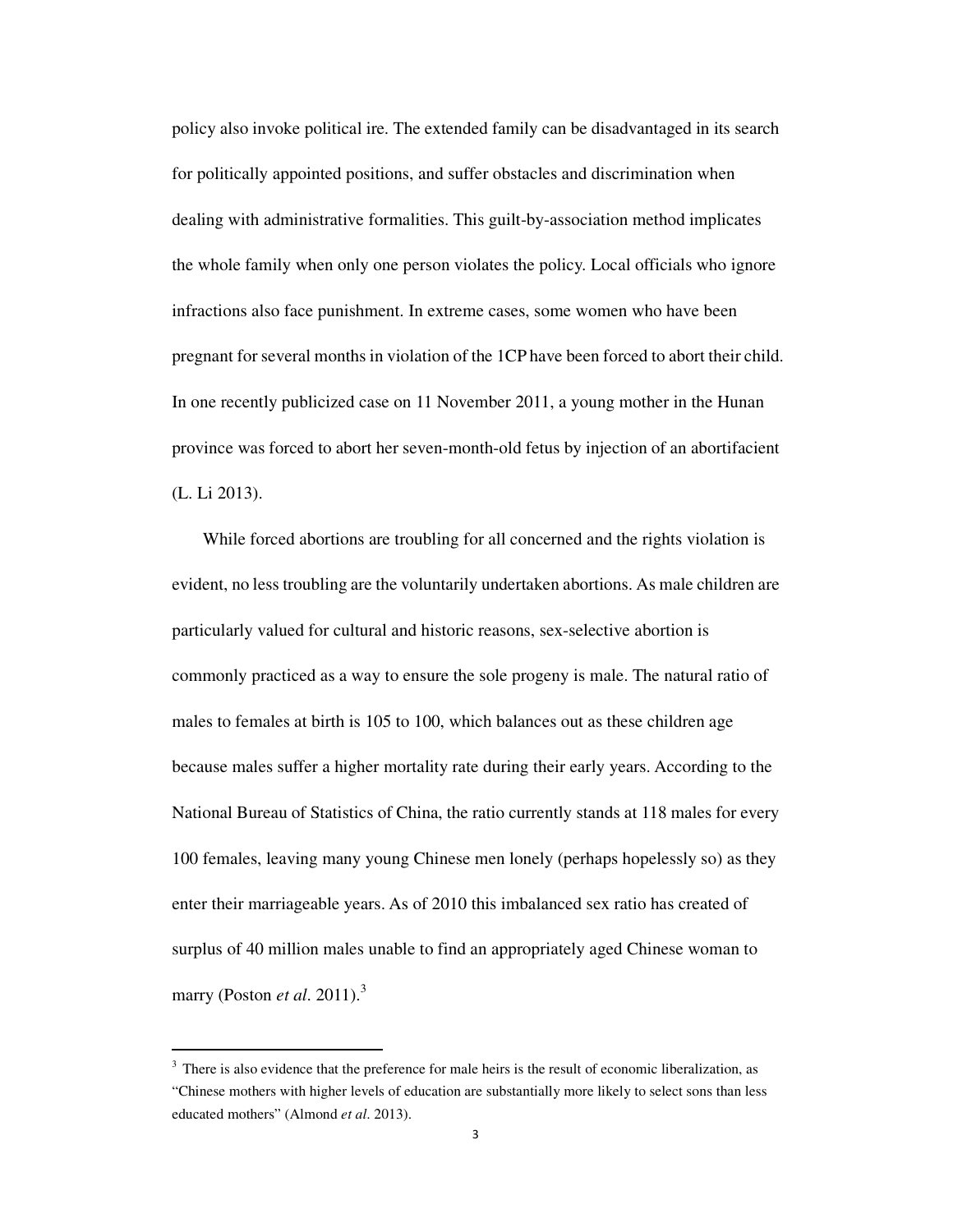While the Chinese government officially implemented the 1CP in 1979, the policy was foreshadowed as early as the 1950s. The famous Chinese demographer and economist, Ma Yinchu, proposed population control measures that included promoting later marriages and the widespread availability and use of contraception (though not abortion), which would help control the population (Ma 1957). Furthermore, Ma Yinchu claimed it was "very urgent to control the population, otherwise, the problem in the future will be more difficult to solve" (Xu 2011). In his report entitled "New Population Theory", Ma Yinchu (1957, pp. 297-317) made the systematic analysis that China's population was growing too quickly while its rate of capital accumulation was not high enough to maintain a sufficient quality of life. He recommended that China not only strive to accumulate more capital, but also increase its rate of capital accumulation. This could be achieved in absolute terms by producing greater amounts of raw materials, promoting scientific research and limiting consumption (i.e., food) among the population. In per capita terms, it was clear that capital accumulation could be increased by simply reducing the rate of population growth.

Policy recommendations such as this were partly ignored because of the belief held by Mao Zedong, Chairman of the Communist Party of China, that population growth would empower the country, thus preventing the emergence of family planning programs earlier in China's development (Potts 2006). Yet by the late 1970s, population growth had grown to be perceived as a very serious problem. Between 1949 and 1978 the population almost doubled, from 541.67 million to 962.59 million; total fertility averaged around 6 children per woman during this period, a level which started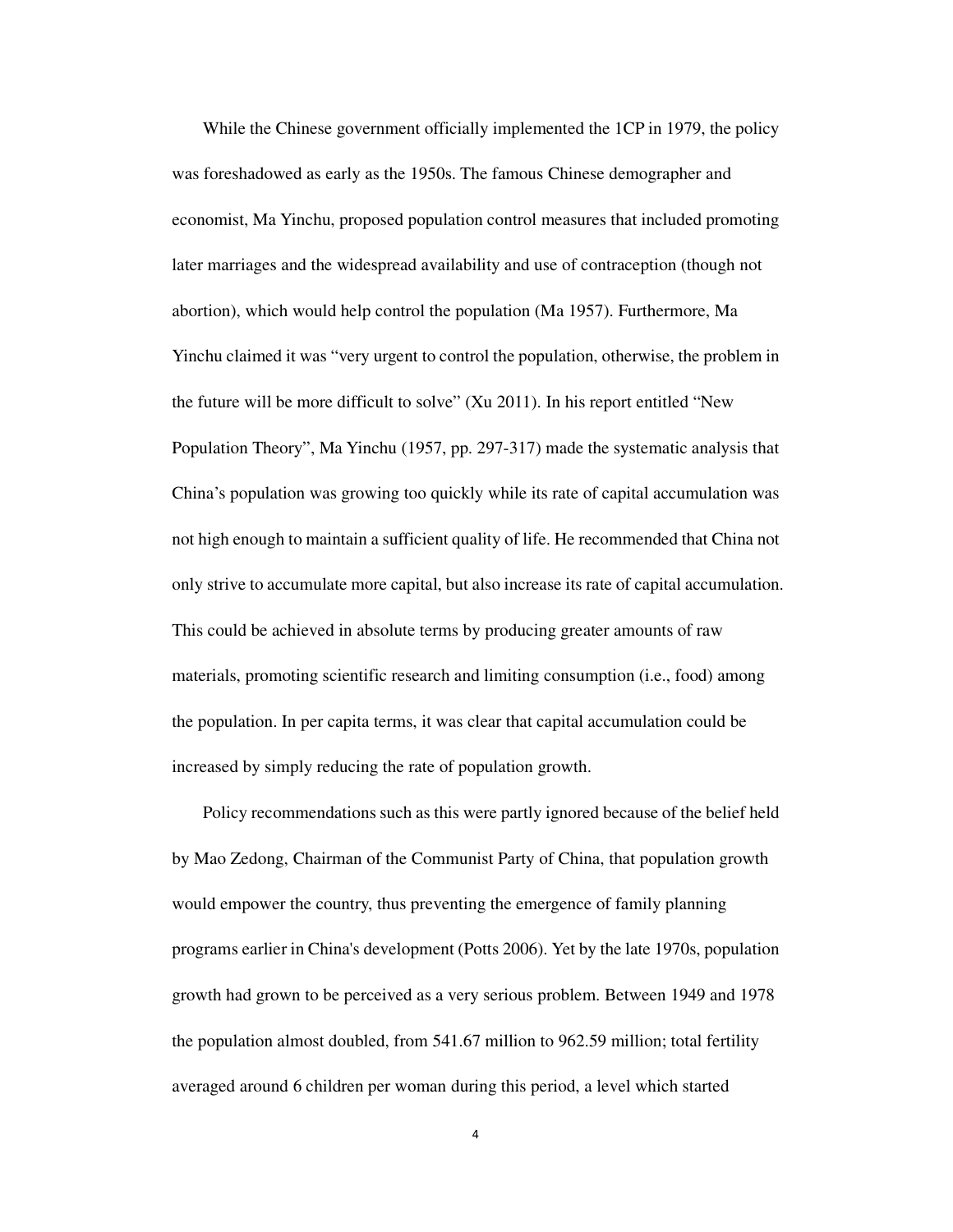declining gradually for natural reasons starting only in the late 1960s.

Demographers have estimated that the 1CP has precluded 400 million births between 1979 and 2009, almost 25% of China´s present population (Guo 2014; Lu 2013).<sup>4</sup> The policy is not without its opponents, both domestic and international, due to the heavy-handed manner in which it is implemented, the punishments imposed for infractions, and the rights violations created in cases of forced abortions and female infanticide.<sup>5</sup> In general, the negative social consequences for not abiding by the law are widely seen as draconian, and better suited, if at all, for a time now past (Hvistendahl 2010). Despite opposition to the general manner in which the 1CP has been implemented, a Pew Research Center survey taken in 2008 found that 76% of the Chinese population supported the policy.

In response to many social factors, not least of which was concern over future population declines, the 1CP has been relaxed in some instances, e.g., when both the husband and the wife are an only child, in which case they were allowed to give birth to two children. By the year 2011, all 31 provinces and municipalities in mainland China had relaxed the policy. More recently, in November 2013, China announced further loosening of the policy, this time allowing for two-child families provided that at least one parent is an only child.

While the tide may be turning on the 1CP, it may be too late. China's boom has

1

<sup>&</sup>lt;sup>4</sup> This number is subject to considerable dispute. Other demographers argue this number ranges from 100 to 200 million, e.g., Wang and Cai (2010).

 $<sup>5</sup>$  Although the policy faces its severest critiques outside of China, it may come as a surprise to some that</sup> the core ideas underlying the 1CP came from Western science, in particular the Club of Rome's "world-in-crisis" work of the early 1970s (Greenhalgh 2004).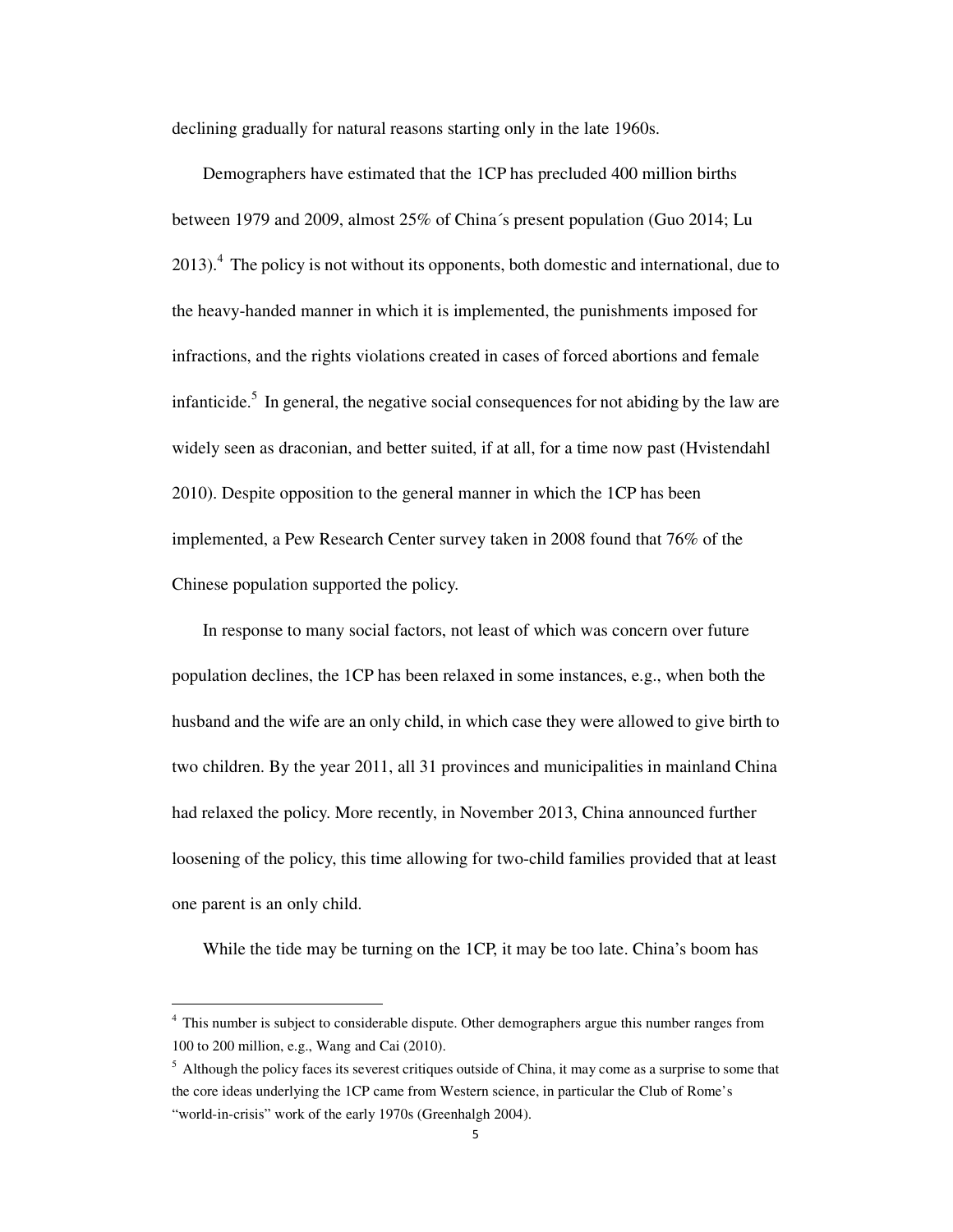been driven by the opening of its market to the global economy coupled with its rapid population growth. Low-cost workers were the predictable result of the surplus of labor that resulted from the high total fertility rate of previous generations. However, it is now estimated that by 2026 China's population will peak at 1.396 billion and after that will begin to shrink (Cai 2012). This sobering statistic has grave implications not only for the country's maintained position as a high-growth leader in the  $21<sup>st</sup>$  century economy, but also for the sustainability of its current institutions. The country's social security system, phased in gradually since 1953 and most fully implemented only in the 1990s, was already underfunded by 35.4% of Chinese GDP by 2012, and this unfortunate statistic is expected to steadily worsen as the country's working population ages (T. Li 2012).

In this paper we address this looming problem by taking a retrospective look at the country's demographic policies. Section 2 assesses whether there ever was a pressing need for population control. Section 3 outlines the effects of the policy, including the imbalances that are increasingly apparent today. In section 4 we analyze how these effects have bred the problems looming in the future, and how a different policy path may have avoided this unfortunate fate. Section 5 concludes.

# **2. Was the One-Child Policy "Necessary"?**

The one-child policy was introduced to alleviate numerous unprecedented social, economic, and environmental problems China faced in the 1970s. Many of these were the direct result of poor policy choices made over the previous two decades.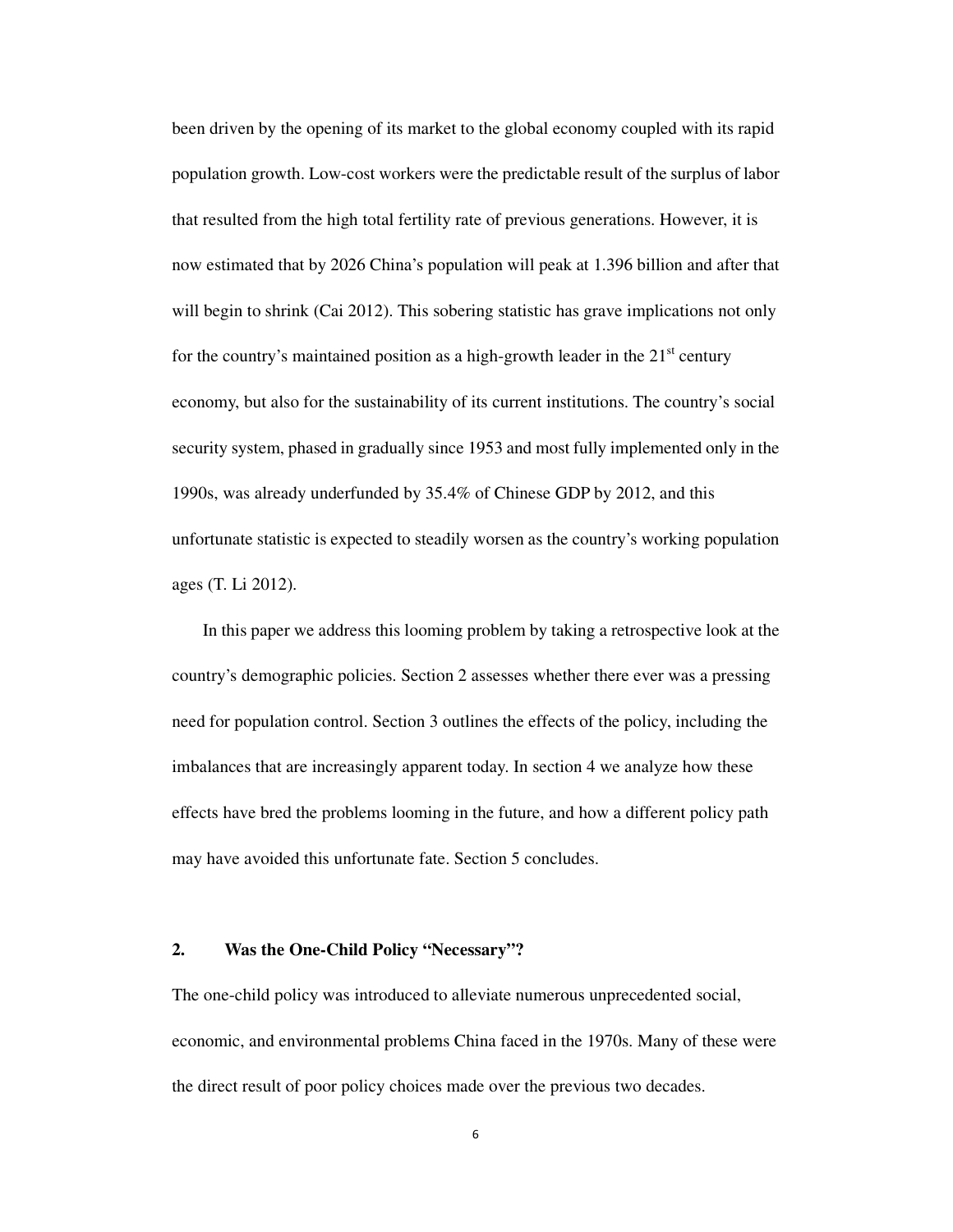The Cultural Revolution of 1966 to 1976 was the most ambitious attempt to revive the beleaguered economy. In retrospect this period was an unambiguous failure in terms of economic growth. During the period from 1966-76, nominal GDP growth was relatively stagnant, increasing by 4.5% per year in nominal terms, but hampered by high levels of inflation. By contrast, the period after the end of the Revolution until today has witnessed over 15% annual nominal growth. Indeed, economic growth is not only stronger in the post-Cultural Revolution period (figure 1), but volatility has been smoothed with fewer recessionary periods. The 25-year span of 1952 to 1977 was marked by extreme recessions, most notably in 1961, 1967 and the relatively stagnant period from 1971-76.



Figure 1: Nominal economic growth Source: Federal Reserve Bank of St. Louis, Economic Data

Decades of socialism plunged the country into a destitute situation. The Hukou System (Household Registration System) and the People's Commune System not only removed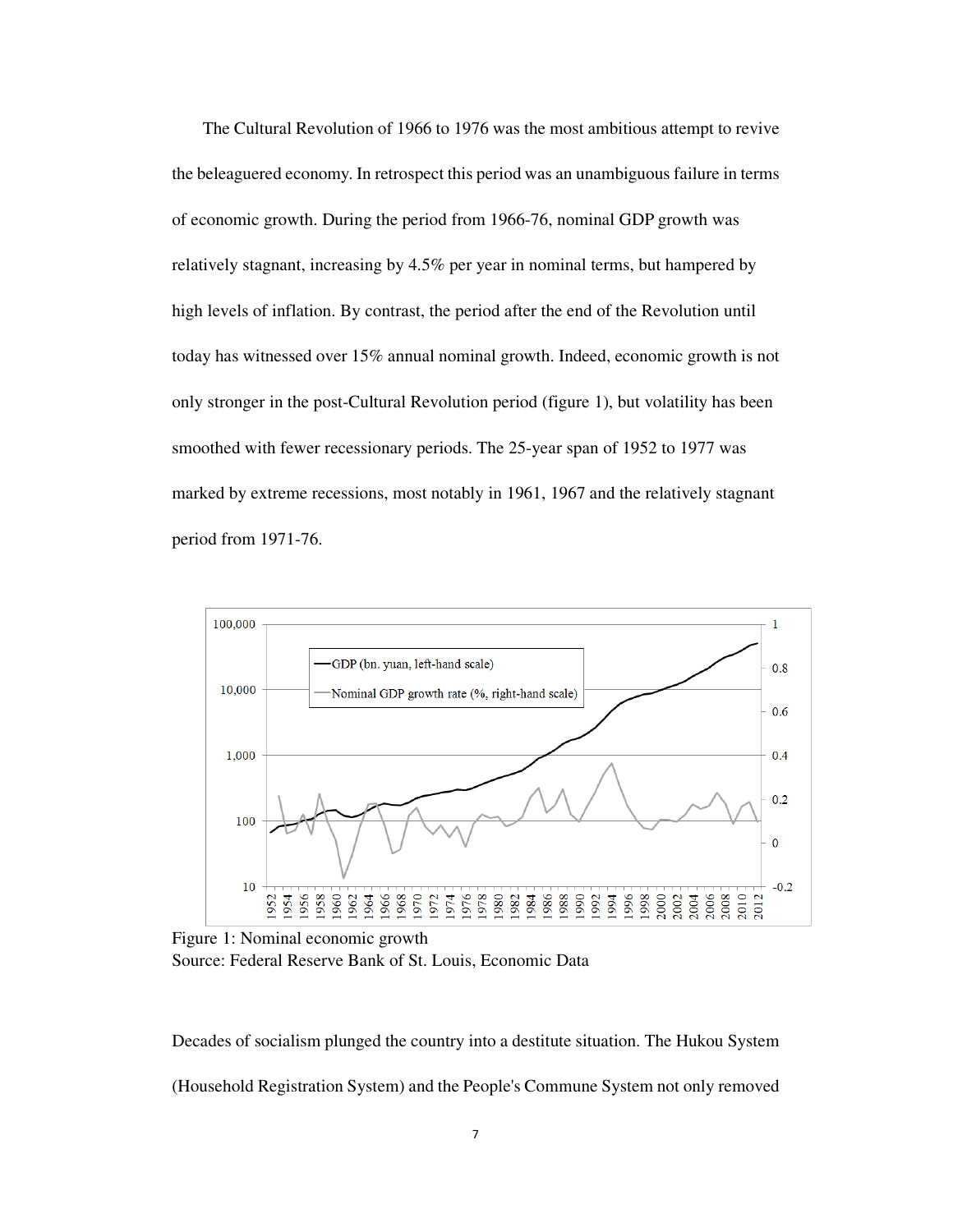private property and initiative from agricultural production, but also confined farmers to allocated lands from which migration was restricted. Technological backwardness, institutional limitations and unsustainable stewardship of its publically-owned natural resources (especially arable lands) left the country with a scarce amount of general supplies, particularly food, to sustain its bulging population. This problem was especially acute as poor monetary management control by the People's Bank of China reduced the purchasing power of the renminbi through high levels of inflation.<sup>6</sup>

After 1956, all the lands were publically owned by either the state or local governments. The farmers of a village were divided into production teams, and how much food they could earn was decided by a points system (e.g., each hour worked for a man earned 10 points, 8 for women and 6 for children). How many resources (such as food) a family received depended on the points earned through this system. Notably, as it was an hourly scale, remuneration was not linked to production or contribution to output, but rather just by having a family member show up for work. Lacking an incentive to not only show up for work, but also to work hard, the system resulted in the low productivity that eventually led to its own demise. By 1978 this problem compounded until land reforms became necessary. Starting that year, farmers could sign long-term contracts with the local government to farm the land and market the

1

<sup>&</sup>lt;sup>6</sup> Before 1978 there was no substantial consumer goods market in China, and we hesitate in making assertions concerning price inflation during the early years of the Communist regime. The quota system distributing goods amongst consumers was hampered by frequent, if not perennial, shortages in the absence of a price system to aid in economic calculation. However, some statistics point to high levels of imputed price inflation throughout the 1950s-1970s, which contributed to the difficulties in the central government supplying adequate rations. The National Bureau of Statistics of the People's Republic of China estimates that prices rose by 50% between 1951 and 1961.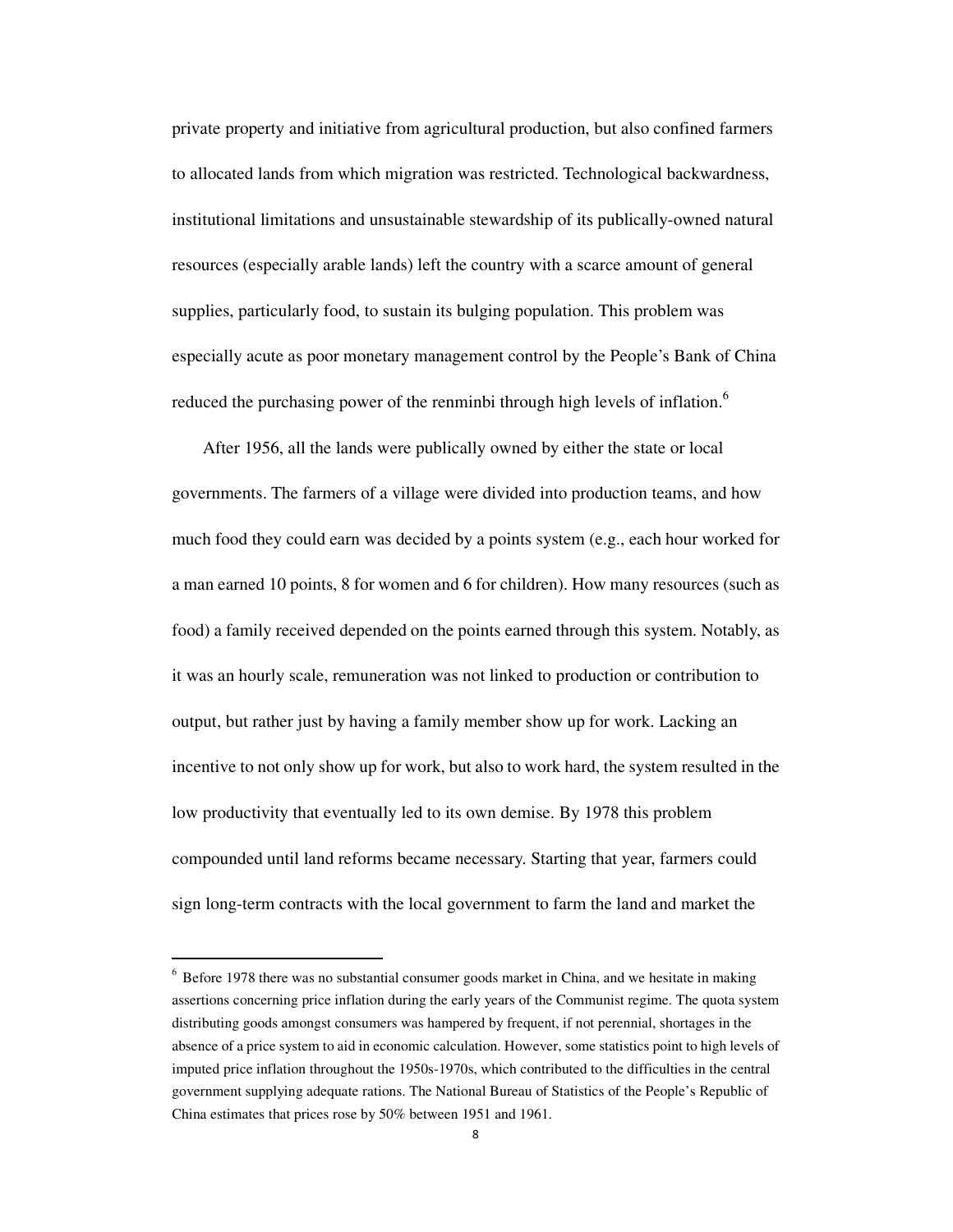produce. $<sup>7</sup>$ </sup>

.

Unable to produce adequate agricultural resources domestically and unable to import them from abroad left the Communist country in the grips of frequent famines and reliant on the generosity of foreigners to provide aid in the form of food. The World Food Programme (WFP) started to provide food assistance to China in 1979. China received about \$1bn. of aid from this program, including approximately \$830 mn. in food aid which directly benefitted more than 30 million citizens. This kind of aid continued until 2005 when China finally reached food sustainability (J. Xu 2005).

The one element that was produced in large supply throughout the period was children. From 1949 to 1978, the Chinese population increased at an annual rate of 2%, in accordance with Mao Zedong's belief in the 1960s that "the more people, the stronger we are". Such was his faith in the strength of the Chinese population that during his second and last visit to Moscow in 1957 the leader gloated of being able to sustainably lose 300 million citizens (half the country's population) in a nuclear war (Shen 2011). A personality cult surrounding Chairman Mao was evident in China at that time, and the leader's opinion was treated as the supreme command. In addition, food and other basic commodities were distributed according to a quota system linked to the size of the family. Thus one more child meant more resource availability for the family, an outcome that further motivated higher birth rates to alleviate individual scarcity.

The death of Mao Zedong in 1976 accelerated the demise of the Cultural

 $<sup>7</sup>$  More correctly, these contracts were with the so-called "collective", because all land in rural areas of</sup> the country were *de jure* "owned" by the village itself while their use was *de facto* controlled by the local government.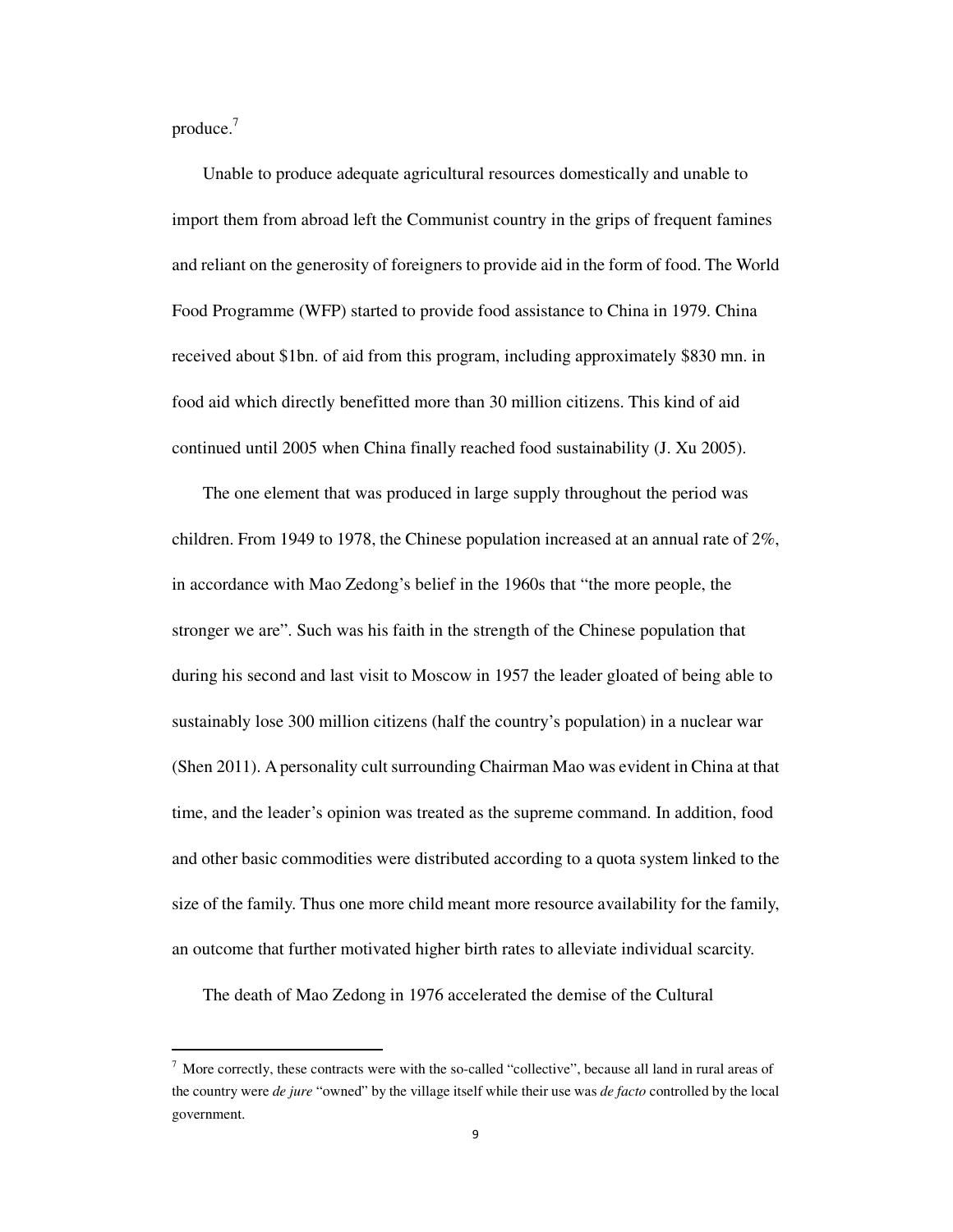Revolution, and national economic policy started to liberalize the economy and allow for the private ownership of capital necessary for economic growth to resume.

Deng Xiaoping, the actual leader of China from 1978 to 1989 (he was never the country´s "official" leader), gave the following very accurate explanation behind the perceived necessity of the one-child policy:

In order for China to achieve the four modernizations, it must overcome at least two important roadblocks. The first one is weak economic standing. The second one is a large population with limited arable land. Now the population is more than 900 million, 80 percent of which are farmers. The coin of a large population has two sides. Under the condition of insufficient development, all the problems related to food, education and employment are severe ones. We should deepen the implemention of the family planning policy, and even if the population does not increase in the following years, the problem of population will still exist over a long period of time." (Deng 1979: 163-64)

This kind of pessimism concerning population's strain on resources can be traced back to the  $19<sup>th</sup>$  century economist, Robert Thomas Malthus. His Malthus (1798, p. 61) main idea of the principle of demographic-induced recessions is that populations naturally grow at exponential growth rates while food supplies increase only linearly.<sup>8</sup>

.

<sup>&</sup>lt;sup>8</sup> Malthus backtracked lightly on his rigid theory of arithmetic resource growth versus geometric population growth in later editions of his book. We thank an anonymous referee for pointing our attention to this point.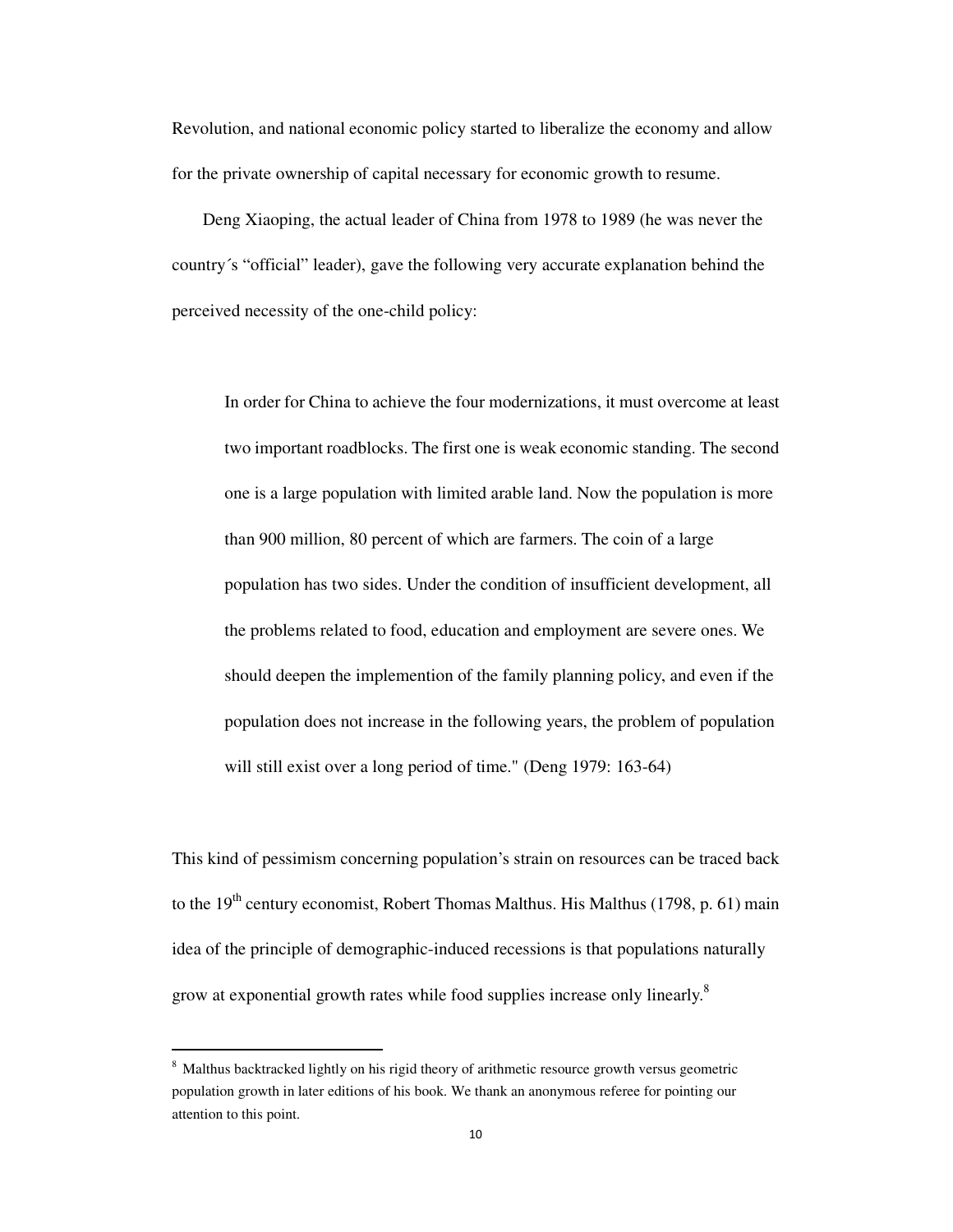According to national statistical data, China was faced with a nearly continual shortage of food from the mid-1950s until at least the late 1970s (figure 2). Rice production per capita was scarcely higher in 1980 than it had been in 1955.



Figure 2: China's agricultural production (tons/capita) Source: United States Department of Agriculture, China Agricultural and Economic Data. Available: http://www.ers.usda.gov/data-products/china-agricultural-and-economic-data

Annual per capita food production before 1978 rarely exceeded 300 kg, and during the Great Chinese Famine of 1959-1961, this already low figure dropped by a third to around 200 kg (figure 3). This drop was felt asymmetrically across the country. Peasant farmers in the Western reaches and deep interior of the country had their availability of food reduced to compensate those in the wealthier coastal areas. These rural residents had to submit their agricultural production on a pro rata basis in order to first meet the needs of the growing urban population. Since the false yield reports during "Great Leap Forward" (1958-1960), coupled with natural disasters after 1960, farmers in rural areas of the West had to submit food according the exaggerated grain harvests, which led to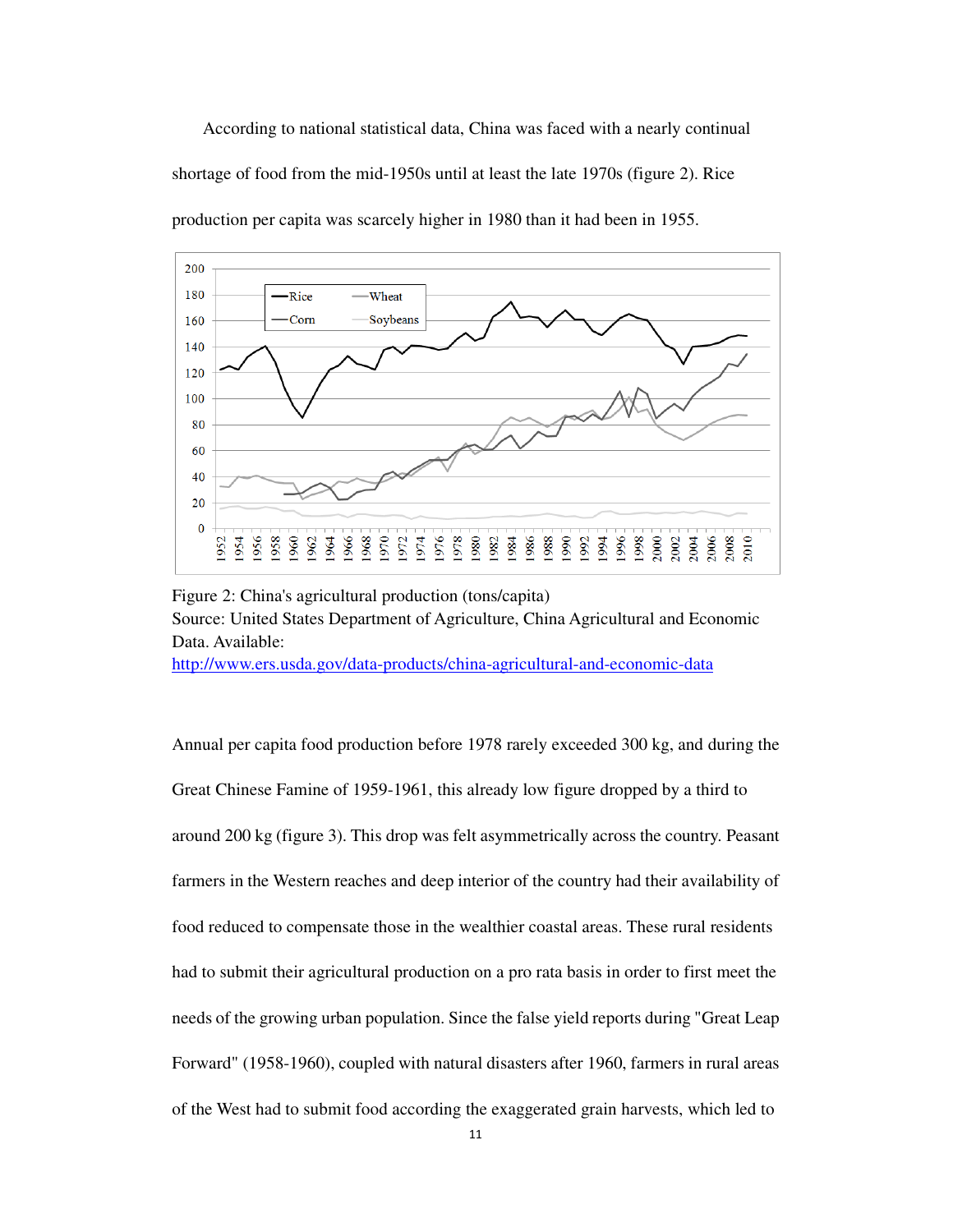almost no stock left for the farmers themselves.



Figure 3: Edible food production (kgs/per capita) Source: National Bureau of Statistics of the People's Republic of China

The dilemma involving a rapidly expanding population but stagnant gains in food production before 1978 was mainly caused by the ownership system (or lack thereof) of rural land. In 1956, the state claimed ownership of all rural lands through either below market-value compensations or mandatory forfeitures.

While the ownership structure and poor legislation explains some of the food shortages, there are also environmental issues compounding the problems. Several years of poor climate conditions occurred during the droughts in the Yellow River Basin, Southwest and Southern China in 1959 and 1960, successive droughts occurred in the North China Plain and the middle and lower reaches of the Yangtze River in 1961, and during both 1958 and 1962 the majority of China suffered severe droughts. All of these contributed to the Great Chinese Famine. Although per capita food production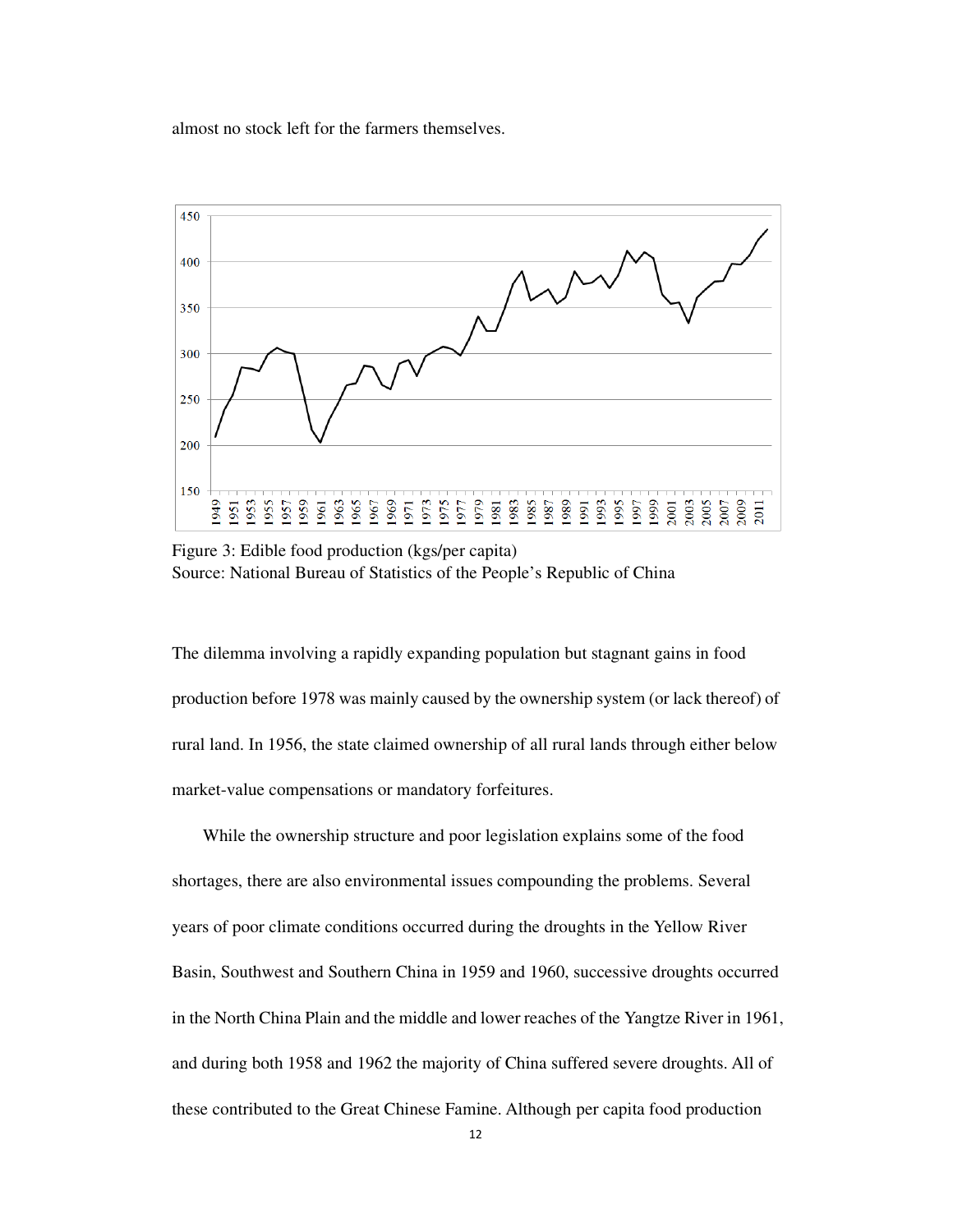increased quickly throughout the 1960s and then slowly throughout the 1970s, total production still remained at dismally low levels. The People's Congress blamed overpopulation for the shortage of food and natural resources, choosing to ignore the crucial reason: the centrally planned economic system. As socialism suppressed the entrepreneurial abilities of people and neglected any concept of dynamic economic efficiency, output failed to keep pace with the demands created by its growing population. In particular, policies that halted industrialization – a main ideology of Maoists shared by such modern Mao-inspired politicians such as former EU president Manolo Barrasso – left the country dependent on agricultural production without the requisite institutional or incentive structure to best take advantage of this arrangement.

By way of contrast, Europe managed to maintain high levels of agricultural growth to keep pace with its strong post-War population growth, bringing the current EU27 population to 501.4 million in 2013, an increase of nearly 100 million citizens since 1962. Increases in total factor productivity have resulted in output increasing by over 3% per year over the past 25 years and higher yet in the transition countries of Eastern Europe due to the catch-up effect (Rungsuriyawiboon and Lissitsa 2006). More striking is that this strong historical output growth has been maintained in spite of the promotion of the agrarian society that Europe's Common Agricultural Policy (CAP) has promoted since 1962. Growing evidence suggests that the CAP actually had the effect of limiting output growth by enforcing a system of tariffs, quotas and price supports aimed at keeping agricultural production from shifting to larger operations able to achieve economies of scale (Ó Caithnia 2011; Rickard 2012). Despite these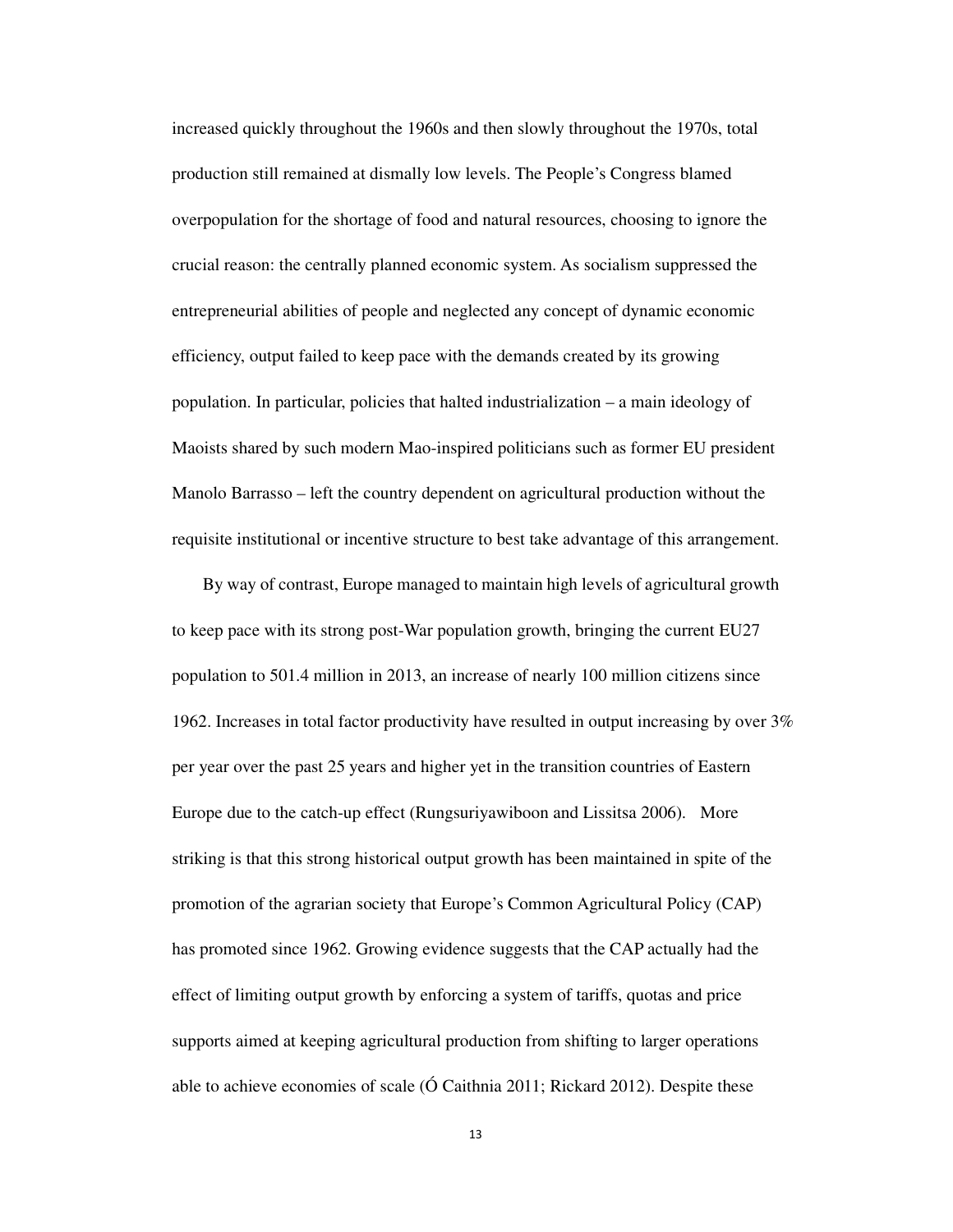restrictions, agricultural productivity growth was still high, largely the result of the ownership structure of agricultural being largely private, thus properly motivating individuals to maximize profits in the context of promoting output.<sup>9</sup> Coupled with a dedication to mostly free and open markets, European agricultural producers can sell off their excess produce on the world market.

In short, the price system enabled by a market for agricultural produce is able to communicate to consumers and producers conditions surrounding supply and demand of various factors of production and output. The communist regime in China disrupted two important prices with the ensuing chaotic results for food production. On the one hand, the price of having children was skewed as income payments became based on family members (instead of the productivity of labor, as in other economic systems). When this mispricing enticed families to pursue having many children to maximize their earnings potential, food availability was constrained as agricultural resources were not increased commensurately with the population growth. The end result was a lack of resources driven into agricultural production at the time when they were most needed.

# **3. The Impacts of the Family Planning Policy**

.

According to the sixth census in 2010, the annual average population growth rate from 2001-2010 was 0.57%. The data from 1991-2000 is 1.07%, while that of 1982-1990 is 1.48%. The bulk of China´s population growth explosion occurred between 1968 and

<sup>&</sup>lt;sup>9</sup> Of course, various price floors also "motivate" production by guaranteeing minimum prices for output.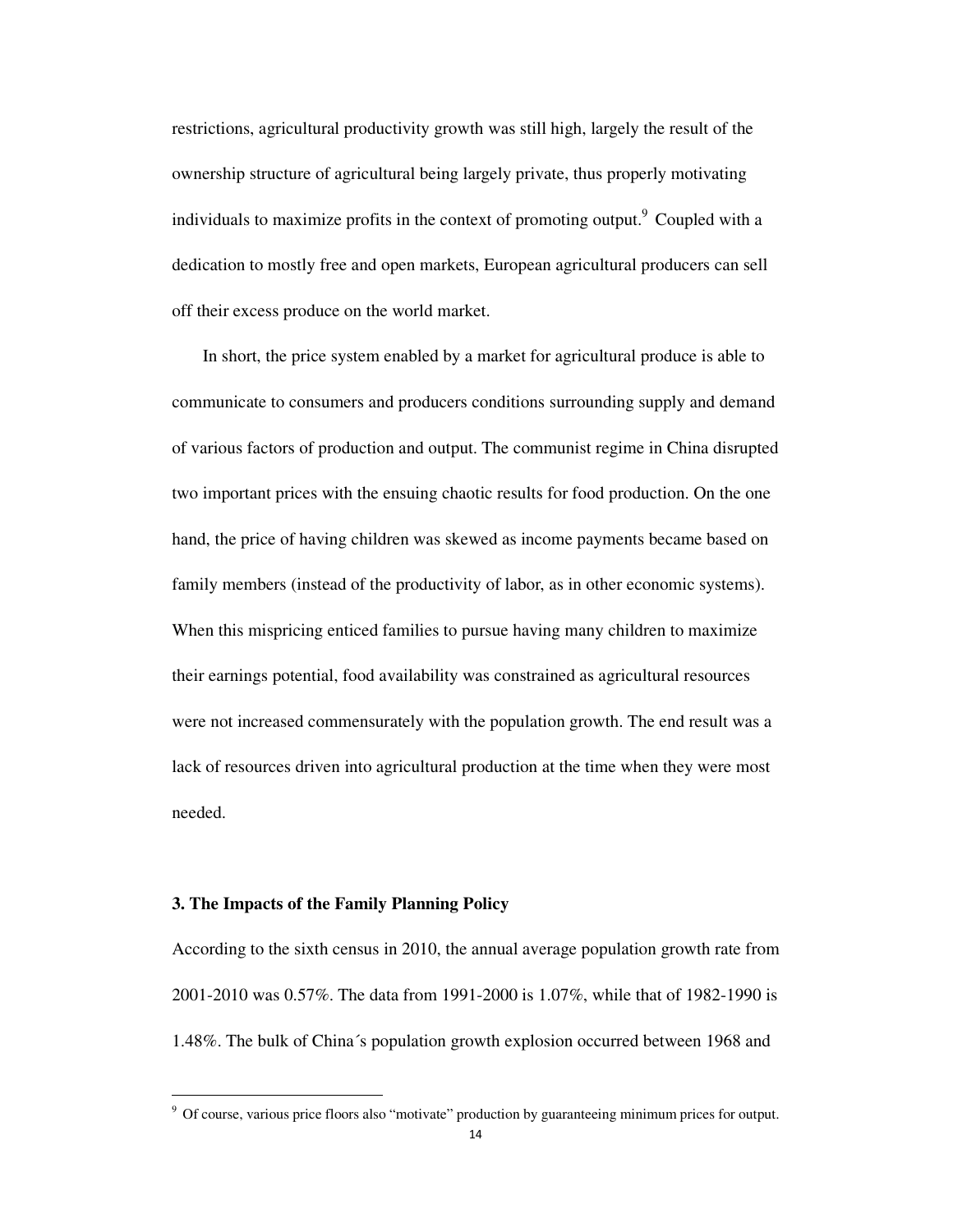

1978, when annual growth rates remained consistently near 2% each year (figure 4).

Figure 4: Chinese Population and growth rate $10$ Source: Penn World Table, available: https://pwt.sas.upenn.edu

The 1CP seems to correlate well with reductions in the population growth rate. Moderate estimates of its influence are that it is responsible for shrinking the population by 200-400 million than would otherwise be the case, based on a counterfactual estimate of birthrates drawn from neighboring countries of similar developmental levels (Liya 2011). If the family planning policy is maintained in the future in its current state, China's population is expected to reach 1.4 billion before commencing a period of rapid decline.

The government considers that the reduction of population has played a very important role in improving the living standards of the Chinese people, and it is commonly viewed as being largely successful. However, it has brought about various

.

<sup>&</sup>lt;sup>10</sup> The birth figures come from children registered in the Hukou System, and are generally reliable and comprehensive. Almost all children are born within this system, and illegal immigration in the country (which the statistics would not include) is generally perceived to be quite small relative to the population.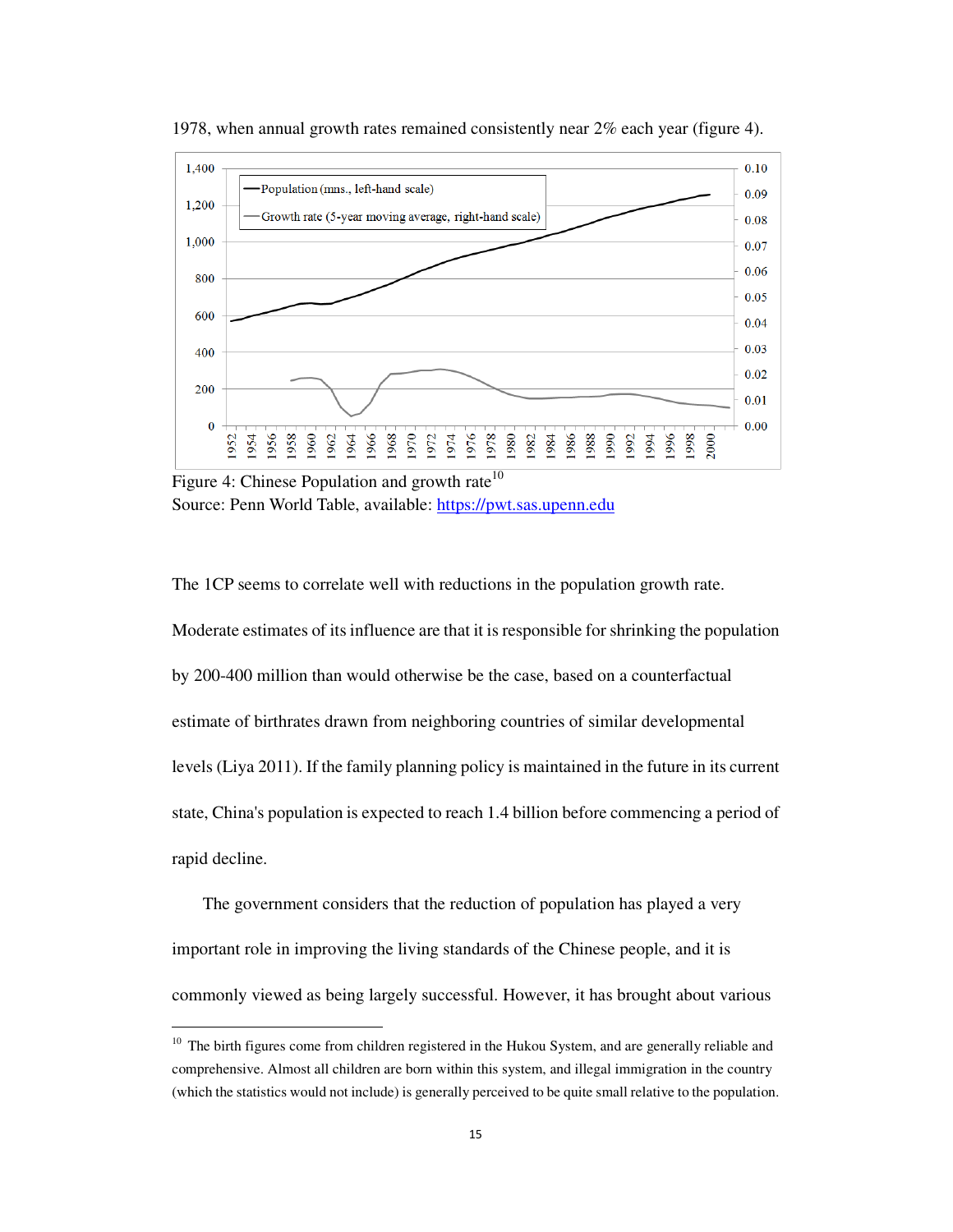demographic, cultural, economic, social and other far-reaching changes to China that are less clear-cut. The traditional cultural preference for boys has led to self-selective abortions of female fetuses. (Although recent laws have prohibited the use of ultrasound technologies to identify the sex of the fetus, and termination of the pregnancy is also prohibited for sex selection or non-medical needs.) Families are exposed to emotional hardship if the only child of a family passes away. The policy is also often seen as a violation of human as well as civil rights (Freedman and Isaacs 1993). Cases where a second child is born result in difficulties securing a legal identity for the newborn, which exposes the child to a future disadvantaged life marked by discrimination. For the purposes in this article, the most serious effect is the distortion of the population structure. The distorted population structure has two aspects: first is the sex ratio, and the second is the growth and advance of China's "baby boom".

The sex ratio in 1990 was 111 boys for each 100 girls at birth. By 2000 and 2013 this figure reached 116.9 and 117.6 (National Bureau of Statistics of China, all figures per one hundred females at birth). This preference for boys does not seem to disappear with an allowance to have more than one child. From 1990 to 2004, the sex ratios for first-, second- and third-borne children were 106.9, 138.0 and 143.7. This sex-imbalance is expected to create social instability and imbalance.

To get a glimpse of what *may* lie ahead, consider one of the few countries to have a rapid change in the balance of sexes: the Soviet Union immediately following World War II. Early in the War, in 1941, the country could still "boast" a rough balance in the ratio of men to women at 0.96 for the age 20-29 demographic. By 1946 this ratio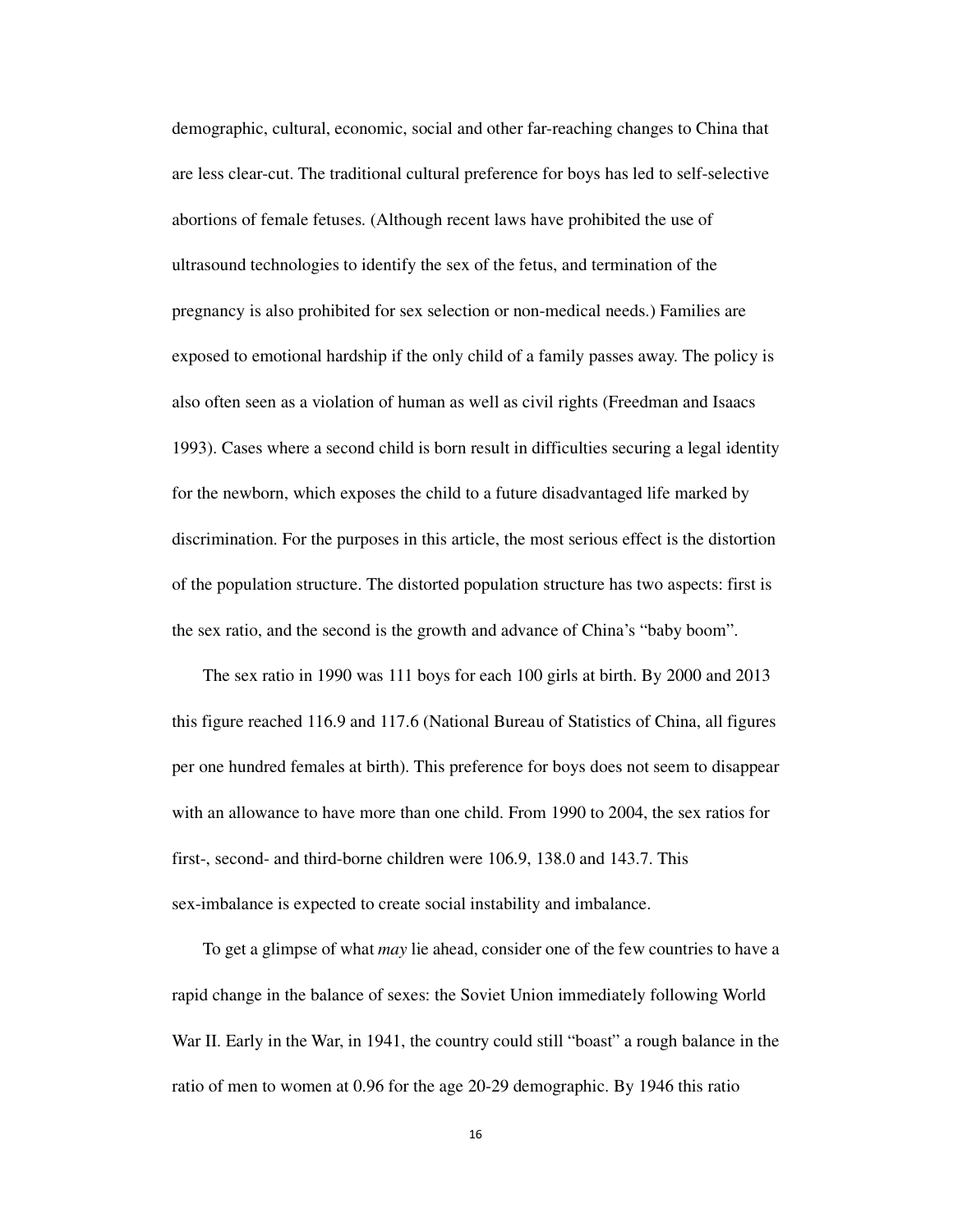declined to 0.70 leaving nearly 23 million more women than men. Over the same period the birth rate fell precipitously, from 34.6 births per 1,000 population to 26.0. The lack of men after the war necessitated economies of scale in birthing, with the result of a steep rise in the number of births out of wedlock (Brainerd 2007). In addition, the Soviet government implemented strong pro-natalist policies such as a tax on single people and married couples with fewer than three children. Fathers of out of wedlock children were legally absolved of any financial responsibilities, with the state providing unmarried mothers a monthly payment until the child reached twelve years of age. The procedure for divorce was made so expensive and complicated that it has been described as a "prohibition" of the practice (Avdeev and Monnier 2000). Indeed, the sex imbalance following the war weakened at least one area of control by the communist regime – the goal of eliminating the traditional "bourgeois" family structure in an attempt to further create equality between men and women. Population controls would return, but not until after a baby boom in the 1950s (Engel 2004). One long-lasting and detrimental outcome of the Soviet sex-imbalance was the increased bargaining power of men in the marriage market (as per Becker 1981), and with it less necessity for men to invest in characteristics that would attract a mate, such as education (Angrist 2002).

As troubling as the imbalance in the sex ratio is the demographic bulge – China's baby-boom generation – which is now nearing retirement age. Figure 5 shows the Age Pyramid of China in 2012.

17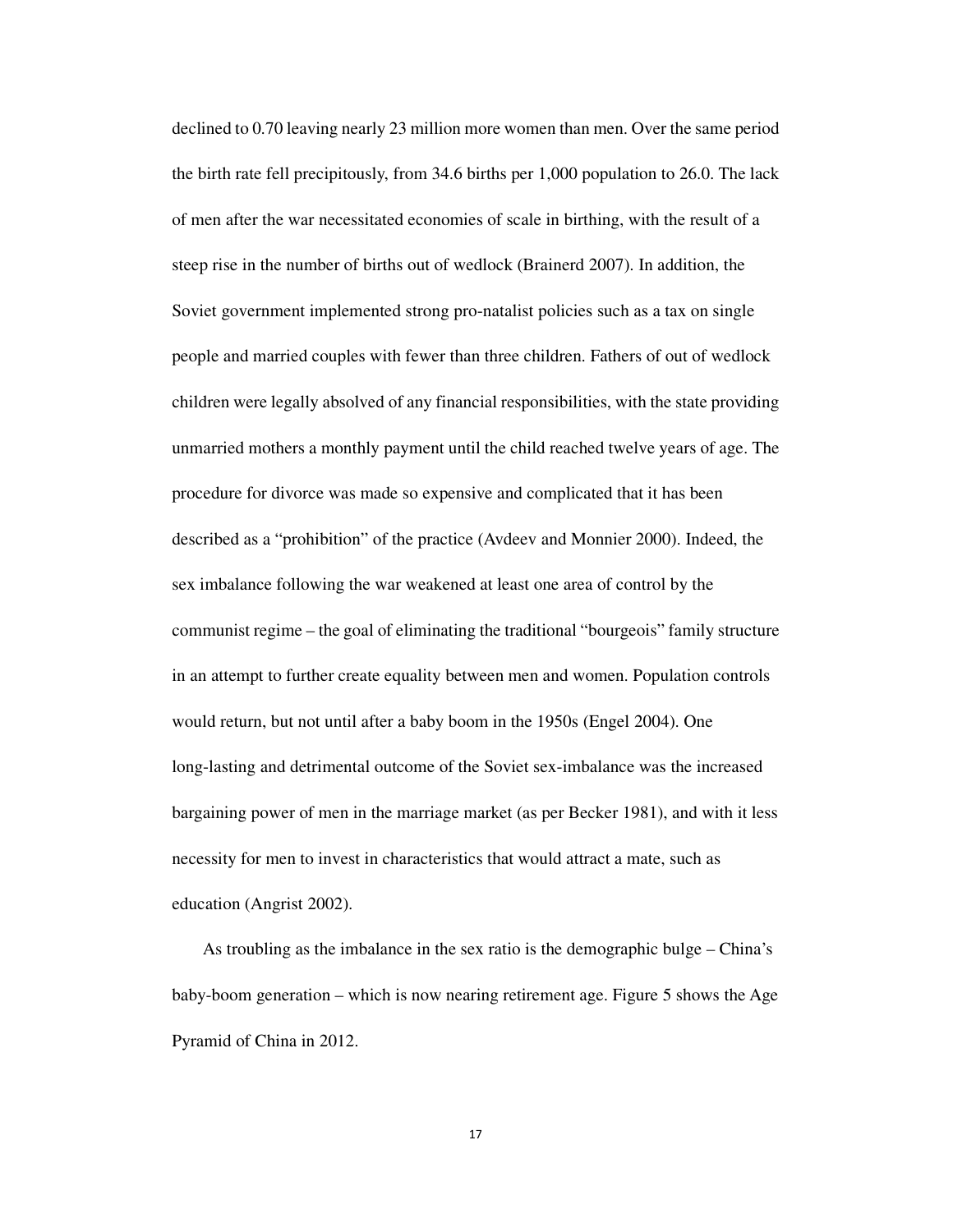

Figure 5: The Age Pyramid of China from the 2012 Population Census Source: National Bureau of Statistics of the People's Republic of China Data. Accessed 29 May 2014, Available: http://data.stats.gov.cn/workspace/index?m=hgnd

From these figures, we can see that China has an ageing trend with its "baby boom"

currently aged between 40 to 49 years. The number of Chinese citizens in their 40s is

almost double the amount of children less than 9 years old. Whilst Western countries

worry about their own baby booms straining resources as they enter retirement, in

China this eventuality is even more pronounced.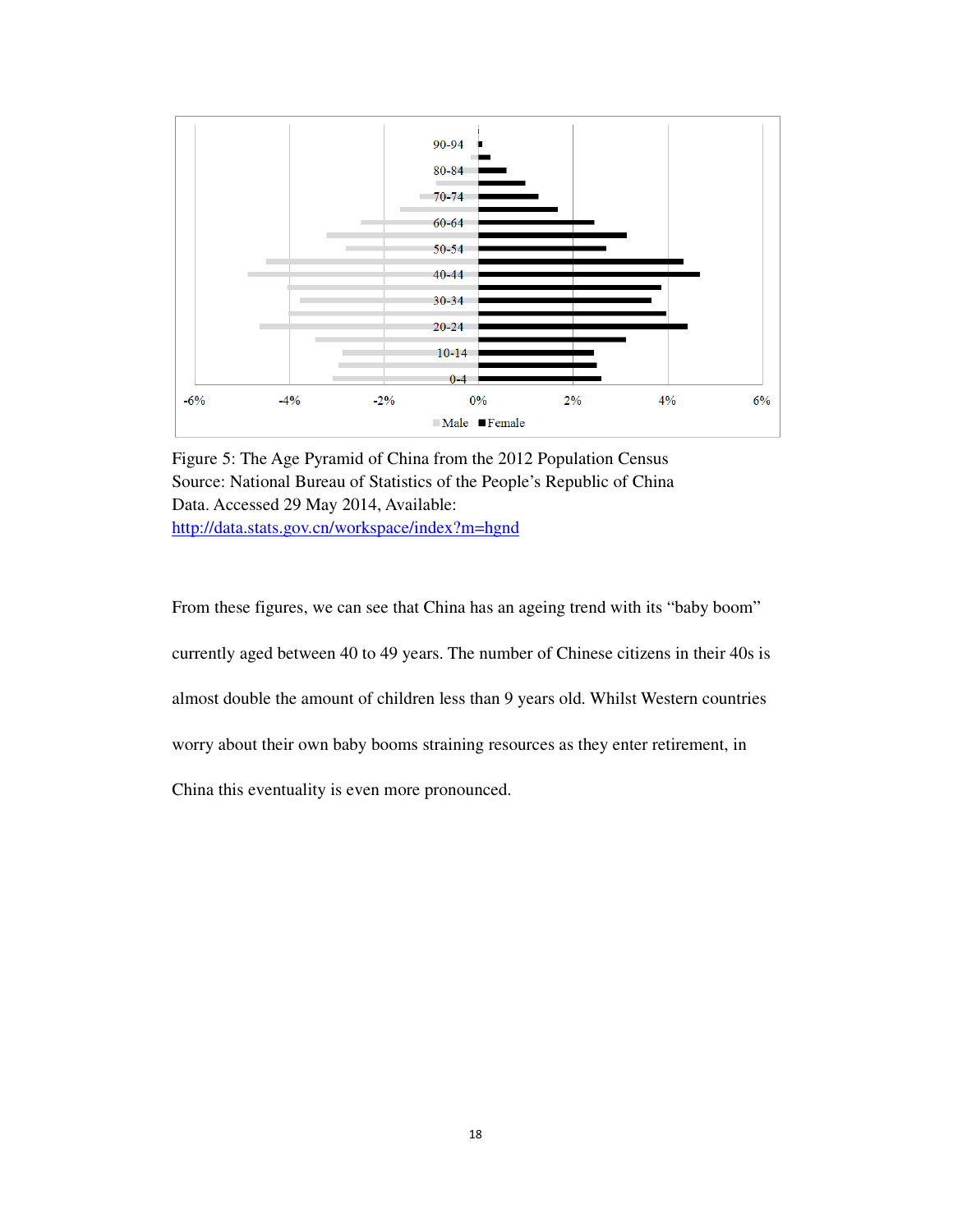

Figure 6: Working-age citizens per retiree Source: U.S. Bureau of the Census, PRC National Bureau of Statistics<sup>11</sup>

By way of comparison, in the United States it is expected that by the year 2025, approximately three working-age citizens will support each retiree. In China the expected figure will still be a quite healthy five working-age citizens, but while this ratio will have leveled out in the United States by this time, in China the precipitous fall will continue until 2050. At that time barely two workers will be toiling to support each Chinese retiree. The sharp decline in population caused by the aging effect of the 1CP means that the large amounts of citizens born before the policy took effect (and those born in its early years due to the momentum of the existing generational cohort) will be drawing resources from the economy without commensurately contributing to their production. Most families in China are facing a "4+2+1" situation whereby the family unit consists of four grandparents, two parents and one child. This imbalance exerts much pressure on young parents and their children to care for their elderly relatives

1

<sup>&</sup>lt;sup>11</sup> Chinese data for 1980 and 1985 are from 1982 and 1987, respectively. Chinese age-specific demographic data is not generally available from before 1982.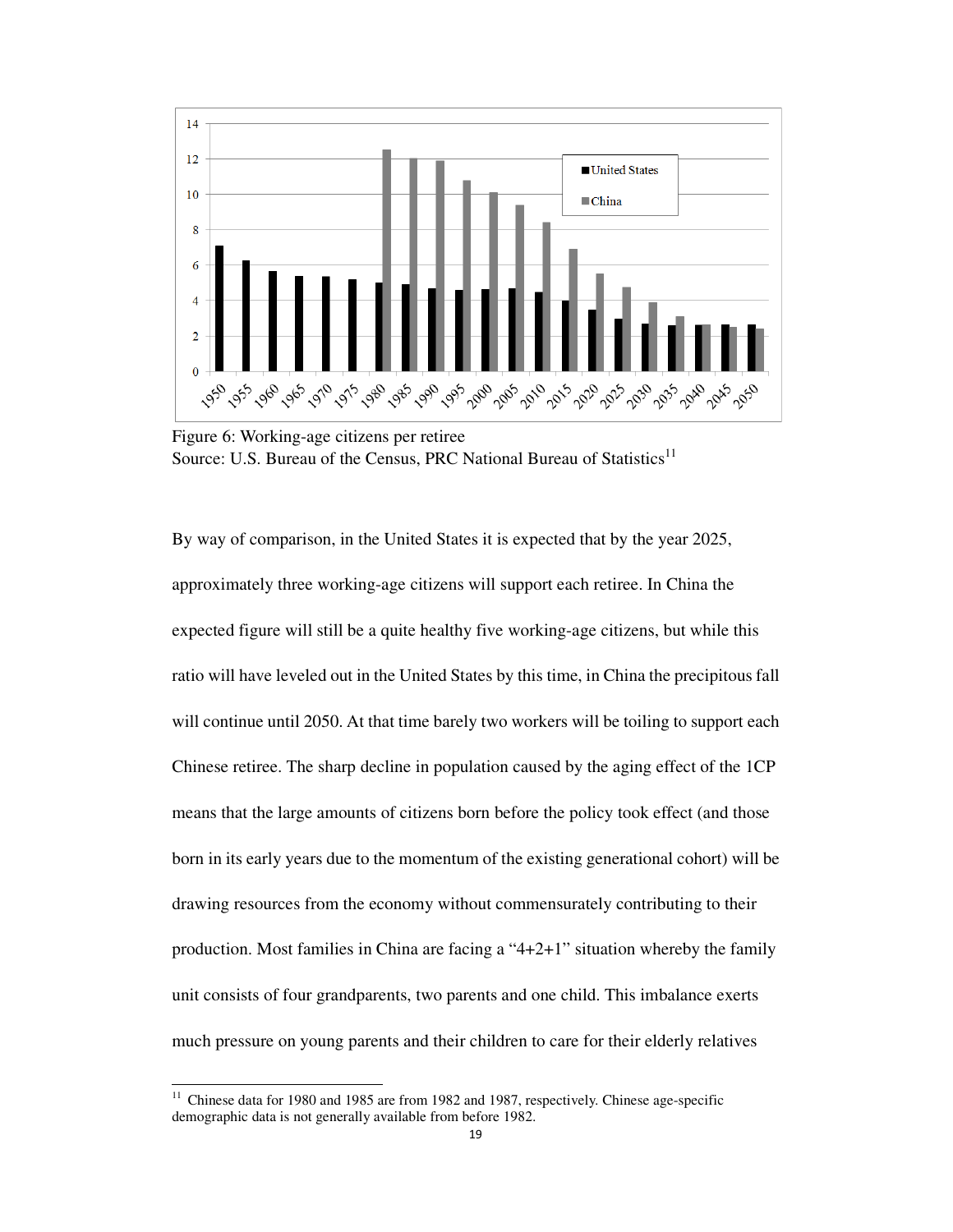(Davis 2014).

.

In the Western world the problems posed by an aging population are usually phrased in terms of a drain on social security or state medical programs. In China these issues are especially acute as social security is a relatively new phenomenon. Cao Yuanzheng, chief economist at the Bank of China estimates that Chinese pension gap in 2013 will be about 18.3 trillion yuan, or roughly one-third of its GDP (T. Li 2012). By 2033 shortfall is expected to reach  $68.2$  trillion yuan.<sup>12</sup>

With conflicting official reports, and private analyses mostly pointing to the fact that the pension fund is underfunded, the sustainability of the existing system is tenuous at best. Despite high savings rates by Chinese workers (an estimated 20% of Chinese income is saved versus 4% in America in 2013), the lack of a new generation of working-class savers coupled with only a relatively new social security system will exacerbate the sustainability issue. Furthermore, as most savings are controlled by various public sectors of the government, other more politically sensitive or desirable projects may take precedence over funding the social security system (Luo 2014). As in the Western world, three solutions seem apparent.

The first is delaying the age of retirement and thus resetting the number of years the average retiree can draw on social security services, a politically undesirable goal (as we will see in the next section). Alternatively, increased taxes on workers may fill the gap. However, the tax burden for Chinese citizens is already heavy. According to the

 $12$  According to official reports, the current social security funds still amount to about \$120 bn., however, this figure is supported by a large number of central and local financial subsidies.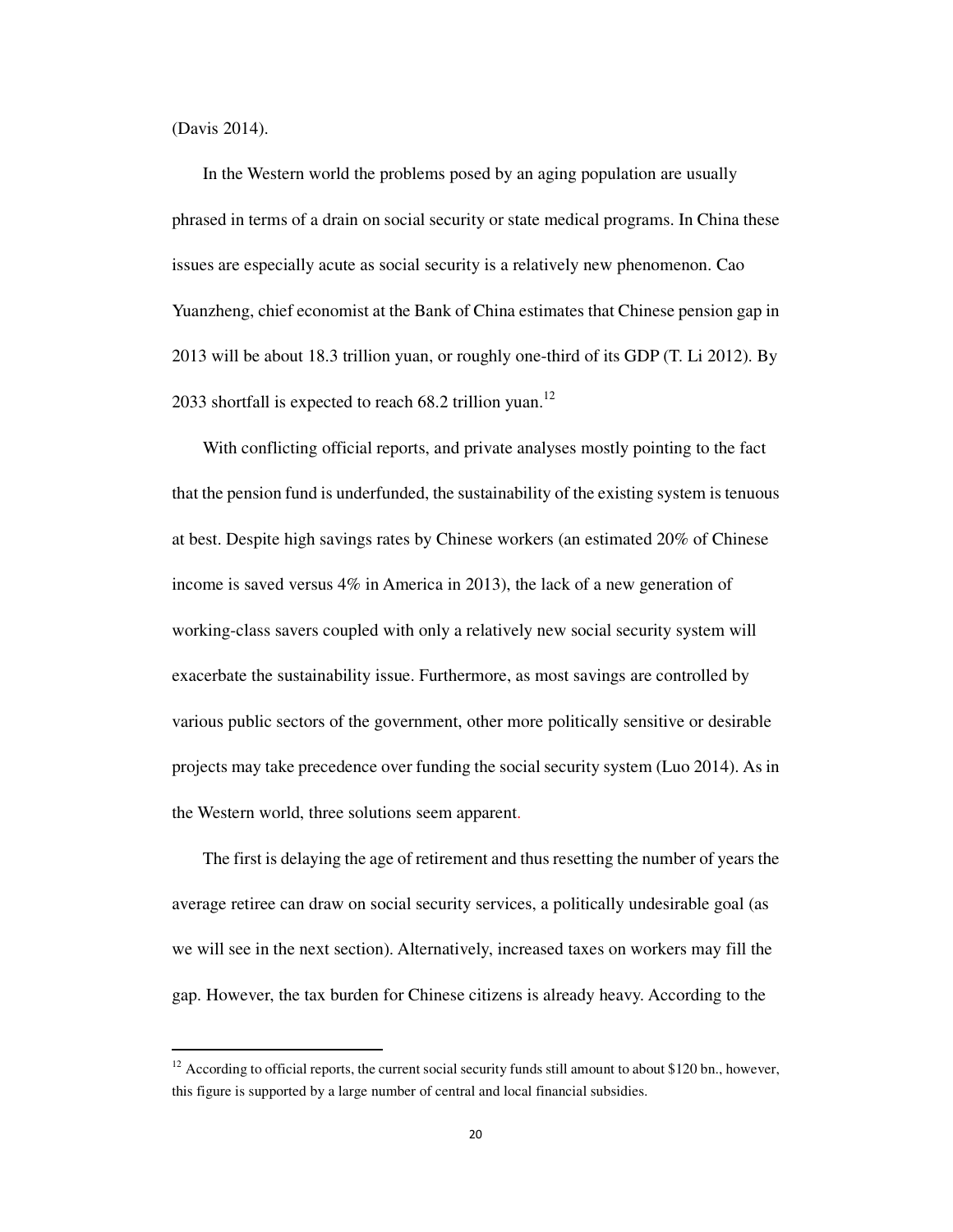2009 Tax Misery & Reform Index published by Forbes (2009), China ranked second in the world in this regard, just behind France. The ability of Chinese citizens to shoulder a greater tax burden is questionable.

Finally, the Chinese government can choose to inflate its liabilities away, honoring the nominal amount of funding but diminishing the fiscal impact in real terms. This "solution" poses a two-fold problem. First, is the issue of how Chinese workers' standard of living will be affected through inflation. Second is the impact an inflationary monetary policy will have on the future value of the renminbi, and as a consequence how China's position as a global exporter will be impacted. Of the two issues related to inflation, the former is the most pressing. Evidence suggests that China's trade balance is driven not exclusively by price competitiveness, but by its high domestic savings rate (Li and Xu 2011).

# **4. Solving a Labor Shortage**

China is currently facing an acute labor shortage. According to the United Nations, a country with an age structure where more than 10% of the population is older than 60 years of age, or more than 7% of the population is older than 65, is defined as an "aging society". China's official statistics show that its current elderly population aged 60 and over has reached 185 million, which accounts for 13.7% of the total population (Chen and He 2013). The United Nations estimates that by 2050 one-third of China's population will be over 60 years, and only 48% of the people will be of working age. It is obvious that China has been a graying society for some time now, and that this trend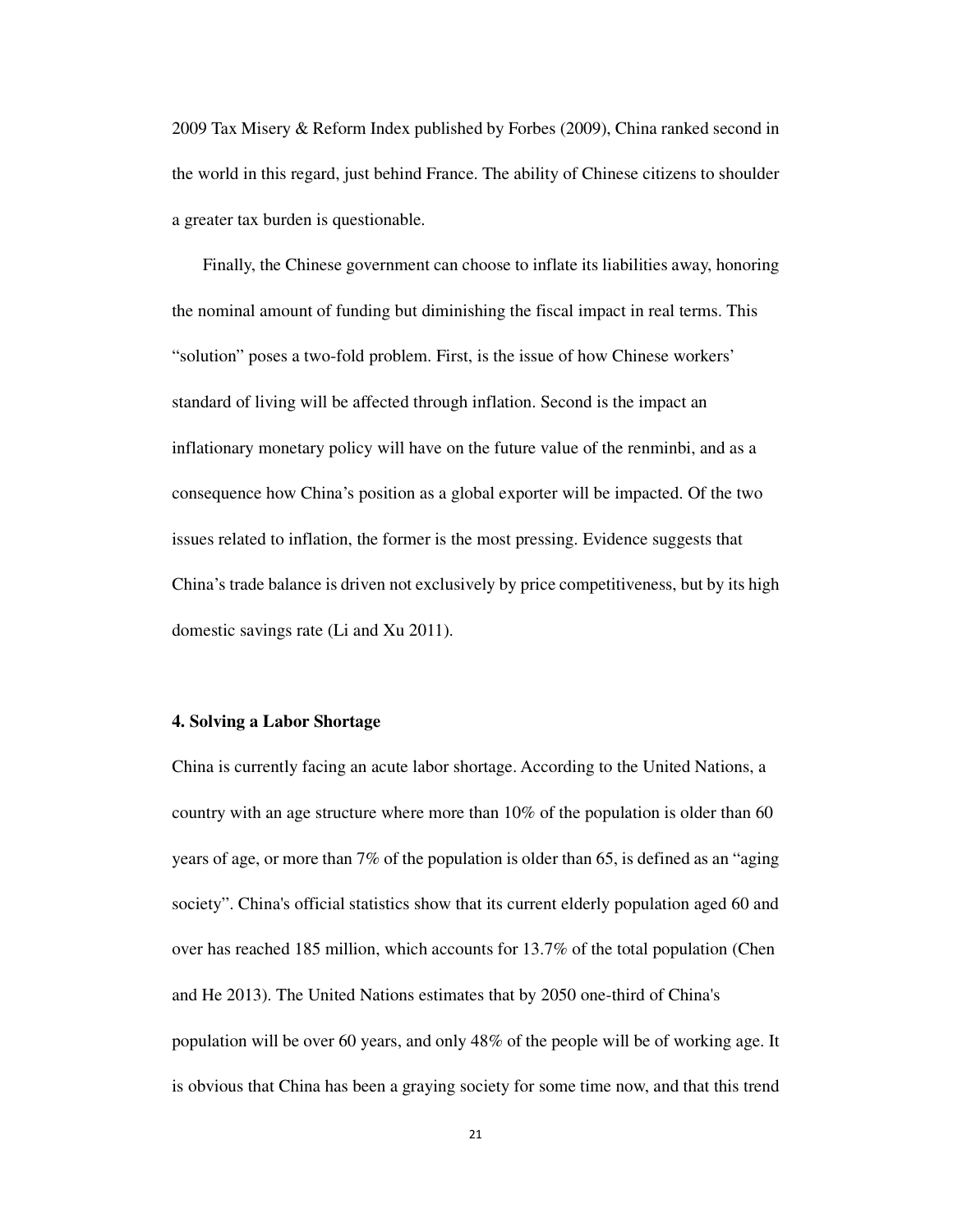will not reverse in the near future.

The government has noted the reality of its ticking demographic time bomb and has put forward several new policies. The most discussed of these policies is a relaxation on the restrictions by the family planning policy. Although more families are now permitted to give birth to two children, the 35-year lifespan of the family planning policy has had a profound impact on the culture's fertility rate and the propensity to conceive. With the increasing cost of living and the pursuit for a better life, many families are reluctant to have two or more children because of the perceived drain on their quality of life. Among the chief concerns in this regard is the quality of life at retirement age. The disconnect between current incomes and the perceived future cost of living has reinforced a savings culture among young Chinese as a method to ensure adequate means for retirement. The cost of child rearing will strain finances needed for retirement. By one estimate, the effects of increased expenditures on a single child and the expectation of less care from a single child as parents age is responsible for  $30-50\%$ of the rise in Chinese household savings since the 1CP was implemented (Jin and Coeurdacier 2013; Chamon and Prasad 2010).

A decade of rapidly rising housing prices is indicative of the high rate of inflation broadly engulfing the country. It also strains incomes, especially in the newly prosperous coastal cities, and consumes much of the wealth of lower income workers – especially recently arrived migrant workers who lack the knowledge of the local housing markets to secure prices that are more advantageous. Families, especially young and middle-class families, have little income remaining after paying for their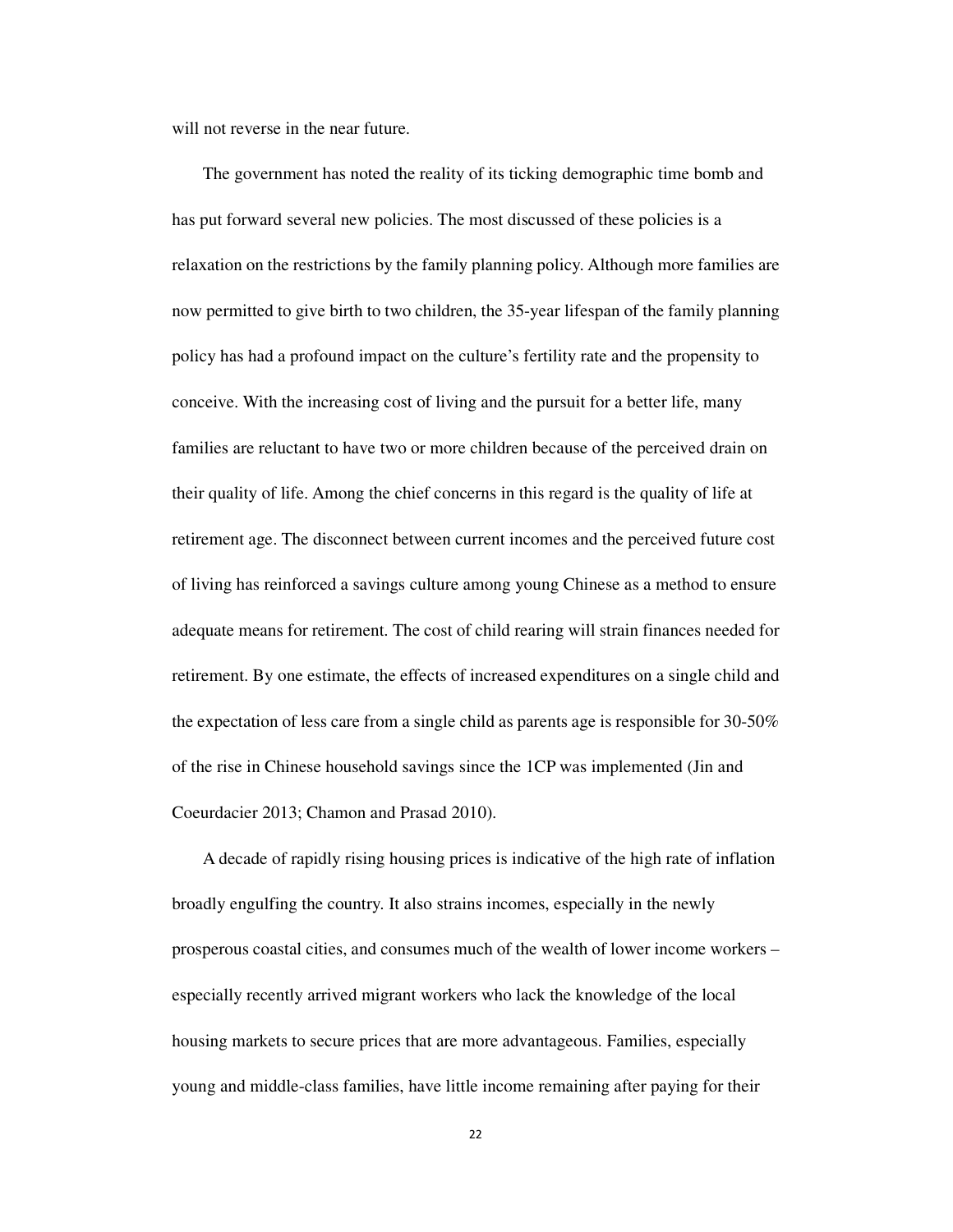basic cost of living in the present as well as squirreling away something for the future. Under the current one-child policy, many families are able to barely make ends meet with their lone dependent, let alone the brothers and sisters that would be possible if the policy were relaxed.

Despite these financial strains, it is true that relaxing the current policy will have an effect on the birthrate. However, this effect will likely be negligible as those couples who desire more than one child in the current environment can already do so with only some difficulties. Those of wealthier means who want additional children can do so under the current penalty scheme, and parents in rural areas are already bound by a less stringent requirement than their counterparts in larger cities. The rapid industrialization of China over the past decades has reduced the demand for child laborers amongst rural families, with parents today more concerned with their child's education and personal development than using him or her to secure resources for the family. In urban areas the high price of housing means that a child places an unusually high financial burden on his parents as it necessitates more suitable accommodations in an already crowded and expensive real-estate market.

The second policy discussed is to postpone the retirement age. According to the current policy, citizens can begin collecting retirement benefits at age 60 for men, and at age 55 for women. Despite often having retirement privileges (i.e., retirement for section-level officers at age 52), for the staff of government departments, institutions and of state-owned enterprises, the phenomenon of late retirement is very common, with many choosing to work beyond the official retirement age. Many of the workers in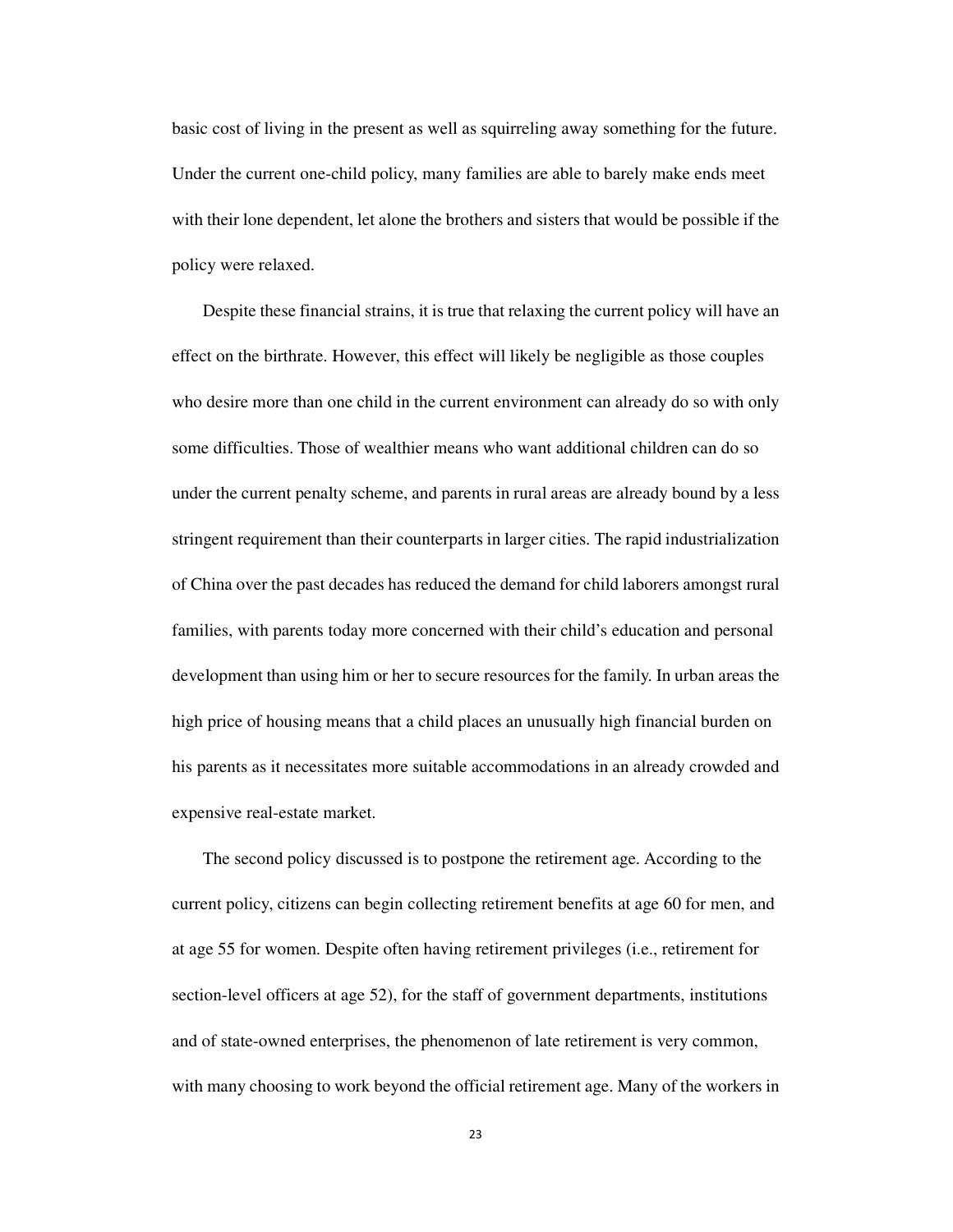non-state sectors find themselves needing to work beyond the legal retirement age because of the low social security allowance and insufficient savings in the current high-inflation environment.

There have been numerous blueprints to delay the retirement age (e.g., Lian 2013; Pozen 2013). On 1 October 2011, Shanghai implemented a test with flexible delay procedures for applying for the basic pension. The provisions allowed for the delay of the retirement age for men to not more than 65 years of age, and for women up to aged 60. However, after the trial period, it was found that this strategy was not ideal. First, retirees could continue to work while receiving a pension and, second, the flexible retirement age did not adequately motivate people to work later given the only moderate increase in lifetime pay they would receive (Peninsula Morning Post 2013).

While delaying retirement is one way to ease labor shortages in a short period, it is also a way to make up for the shortfall in social security funding. As in many countries, the structure of China's social security plan distills to type of Ponzi scheme. The sustainability of China's plan is even more imperiled than most other developed countries' as it was implemented later, only after its "baby boom" transpired. As a result it now finds itself with many retirees to fund while not having benefitted from payments made by these workers earlier in their lives. Since there are an insufficient number of young people to finance the retirees, it will be necessary to delay the retirement age in the future. In fact, comments from officials continually allude to the government's desire to delay the age of retirement until anywhere from 62 to 65 years of age. One official publically stated that the retirement age would be pushed back to 62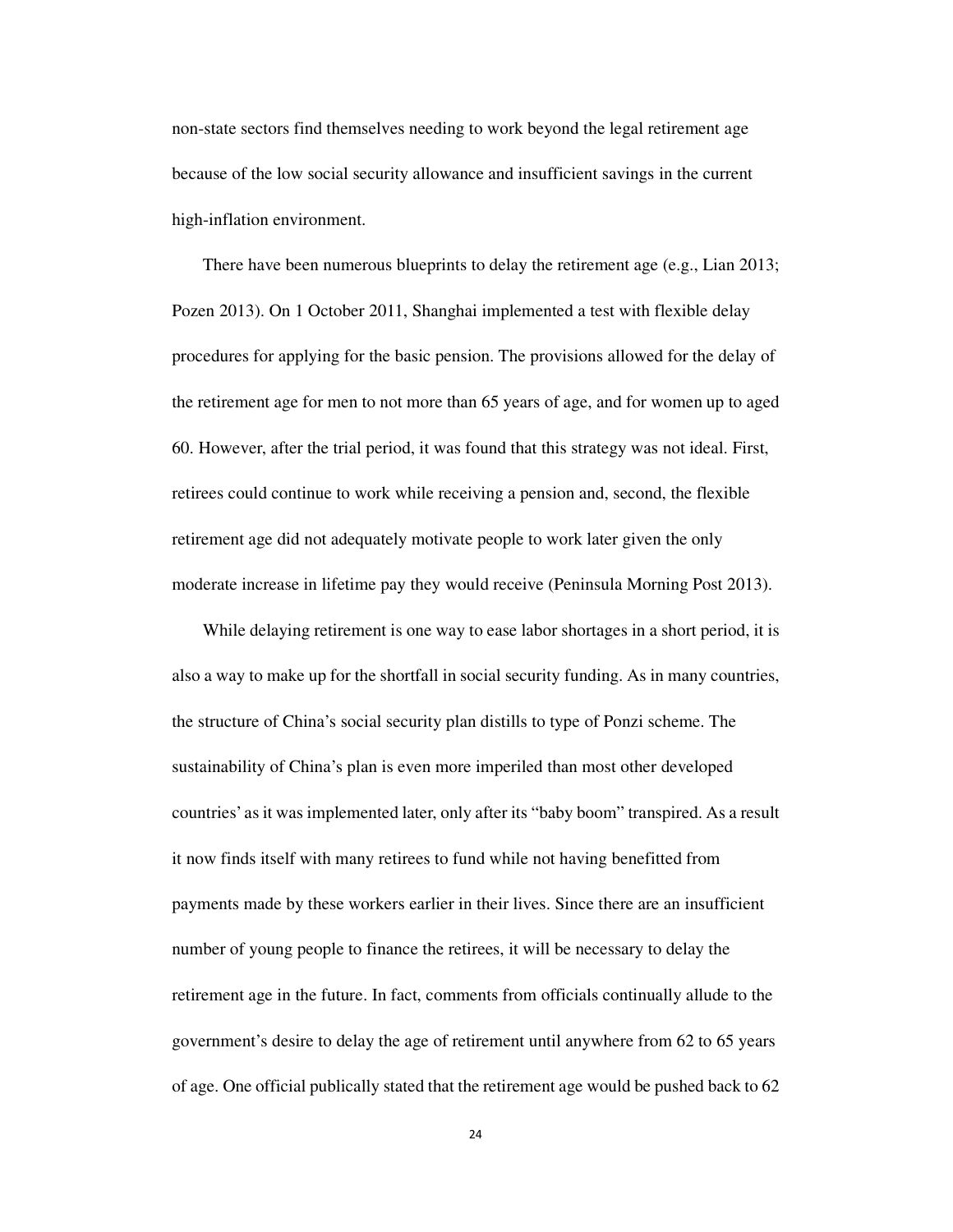years, but this news brought about widespread opposition by the public. A street survey in Guangzhou made by the "Guangzhou Daily" in January 2014 shows that almost 80% of citizens were against any postponement of the retirement age (Lian 2013; Li and He 2014). The government's response was immediate and unambiguous: any delay in the retirement age would be suspended for the time being, and on 9 March 2014, Yin Weimin, Minister of People's Insurance Department, declared that any specific scheme to delay retirement would not be put forth before 2020 (Z. Li 2014).

A third possible solution is to relax the country's immigration policy. The current Chinese law does not allow citizens to hold dual citizenship. Many wealthy businessmen have (illegally) a second citizenship in a more developed country, but rarely return to China or remit funds "home" for fear of being caught. What is more, the policy is stringent about the immigration of other less-developed countries in Southeast Asia, where cheaper labor resources exist. A large number of illegal immigrants gather in various factories in Guangdong province, which is one of the best-developed provinces on the southeast coast. Workers in this region are mostly comprised of laborers from inside China, mostly from the midwest of the country, and are not generally sourced from other southeastern Asian countries. Small numbers of African immigrants have begun to flow into the region, and although they could indicate the early stages of a broader trend they are still in the minority.

Although China has not yet relaxed its immigration policy for foreign citizens, various policies to attract multitudinous high-tech talent to *return* to China have been executed for many years, though with modest success. For example, The Recruitment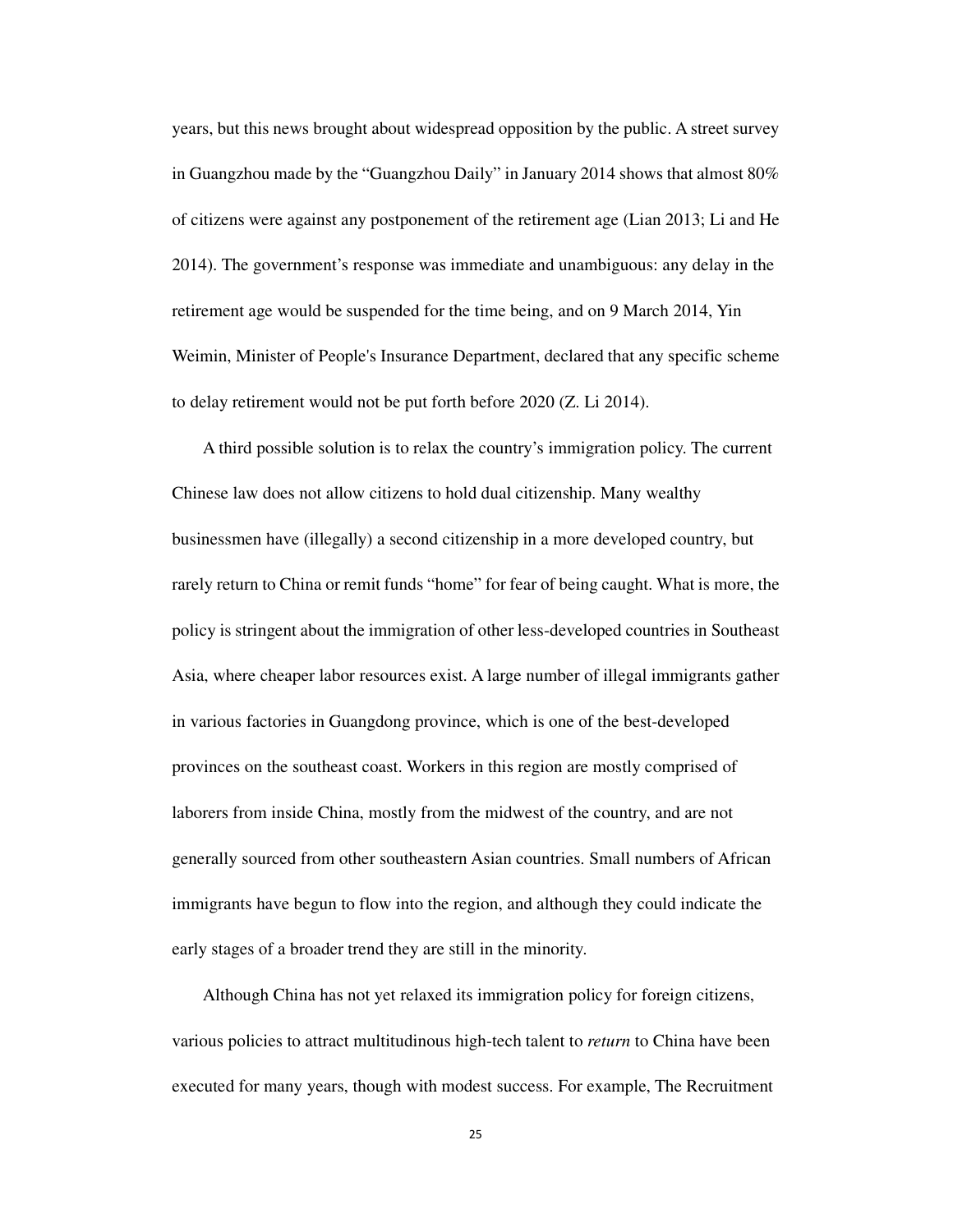Program of Global Experts of 2008 aims at easing entry restrictions for skilled foreign workers under the age of 65. Chinese students who have studied abroad for more than one year gain policy-related privileges, such as tax rebates when purchasing their first car.

Lacking the domestic population to work in its growing economy, China has had to go overseas. This bid has not been, however, an effort to attract foreigners to China. As a simple rule of thumb, if one does not import the complementary goods necessary to meet a domestic shortage production will have to be exported to where the complement is located. Nowhere is this more apparent than in China's labor market.

Unable to get the workers for its factories from inside China, much investment has been in the way of capital exports to where workers are located. In recent years, China has made many investments in Southeast Asian and African countries. Large numbers of cheap labor are located in the former areas, while Africa holds vast mineral riches. China's supply of labor is still sufficient for its growing economy and will be for several years. As a result, the scale of investment in Southeast Asia is not very great to date. However, based on the status of China's aging population coupled with the demand for labor to power its high-growth economy, the export of capital will continue to rise in the coming decades in a bid to find a cheap source of labor.

One reason why China is unwilling to import workers is the perception that foreigners divert resources away from the domestic population. Already in China's larger coastal cities there is much prejudice from the locals to those immigrants with low levels of education from midwest China. The locals emphasize that these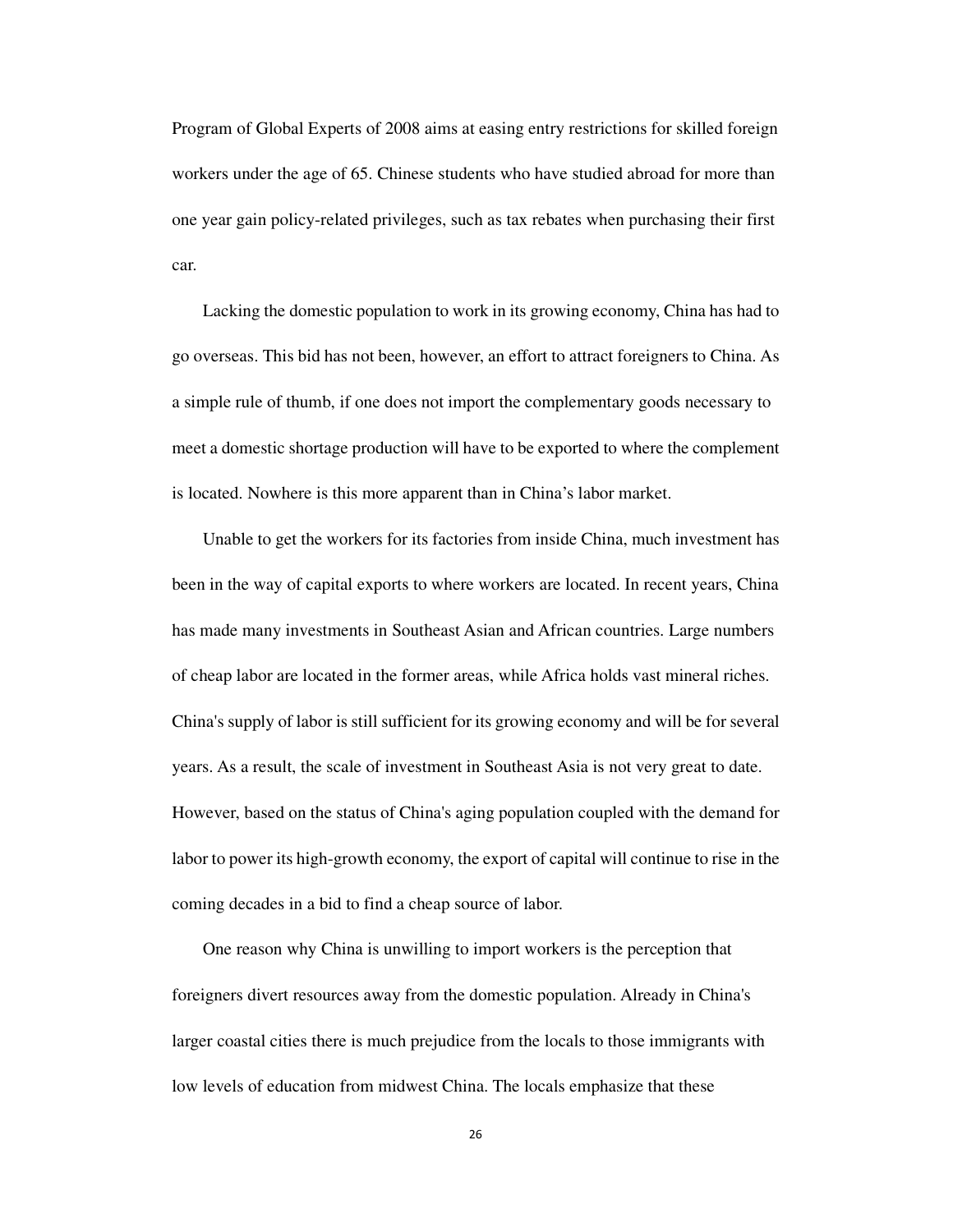immigrants consume resources and space, while ignoring that these same immigrants provide a workforce and make the division of labor more intensive, and thus more productive. These productivity gains have driven wages higher for all workers, including (or even especially) the Chinese citizens from the coastal regions. The stereotype of immigrants – whether from a foreign country or an interior region of China – will impede the realization of the growing numbers of workers needed to fuel the country's maintained growth into the future.

### **5. Conclusion**

This paper had three goals. First, we have showed how China's family planning policy has had the effect of reducing the country's population far below the level that might otherwise have obtained. Second, we have outlined that this policy was itself a response to the failed central planning policies of the Communist government during its Great Leap Forward. Unable to feed its existing population or produce the basic means of subsistence, the regime sought to deal with the problem through population controls rather than liberalizations that would allow the country to achieve the relative levels of prosperity witnessed in other neighboring countries.

Finally, we have shown that China now faces drastic decisions as the unintended consequences of its family planning policy become apparent. Nearly 35 years after it was implemented the country faces an acute labor shortage that will need to be filled in order to maintain its economic advance. 2012 marked the first year that China's working-age population began to decline. Although the government has relaxed the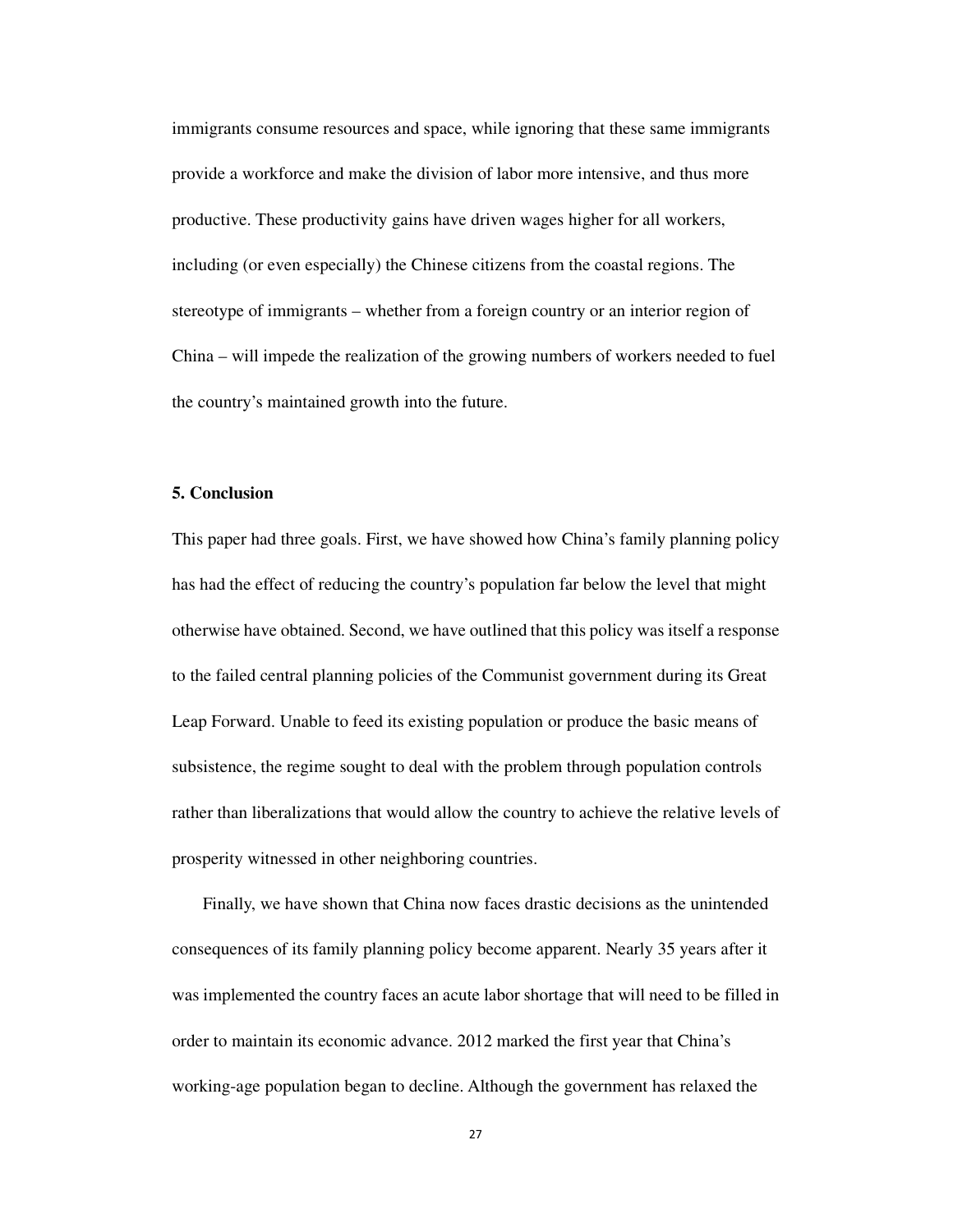family planning policy and has planned to delay the retirement age, these actions are insufficient to deal with the situation that will be faced in the following decade.

A liberalized immigration policy would alleviate labor shortages, but this option is not politically feasible in contemporary China due to social pressures. Lacking a credible method to permit foreign workers to enter the country, businesses have started to export capital where possible, mostly to labor-rich Southeast Asia and resource-rich Africa. As this progress continues, China's growth rates will slow lacking the high levels of domestic capital investment experienced over the past decades. There are many fears that China's fast-paced economy will be unable to maintain its growth into the future – mostly based on a deficiency in domestic demand, a slowing of the world economy, or increased labor cost pressures in over-crowded coastal cities. Despite these dangers, it is the failure of the family planning policy to foster a new generation of Chinese workers that poses the greatest threat to the country's economic miracle.

### **References**

- Almond, D., Li, H., and Zhang, S. (2013) 'Land Reform and Sex Selection in China', *NBER working paper* no. 19153.
- Angrist, J. (2002) 'How Do Sex Ratios Affect Marriage and Labor Markets? Evidence from America's Second Generation', *Quarterly Journal of Economics* 107(3), 997-1038.
- Avdeev, A., and A. Monnier. (2000) 'Marriage in Russia: A Complex Phenomenon Poorly Understood', *Population, An English Selection* 12, 7- 49.
- Becker, G. S. A. (1981) *A Treatise on the Family*. Cambridge: Harvard University Press.

Brainerd, E. (2007) 'Uncounted Costs of World War II: The Effects of Changing Sex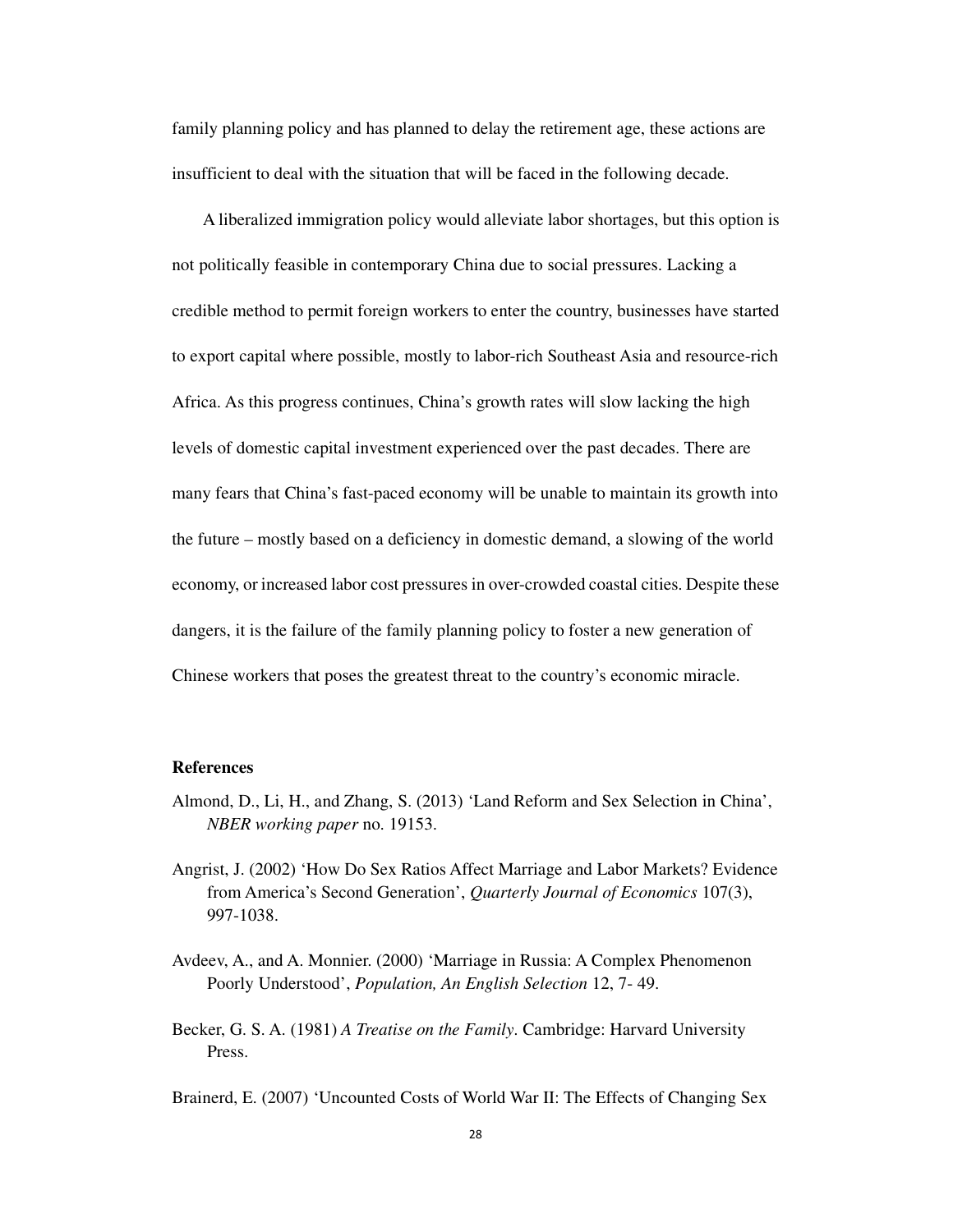Ratios on Marriage and Fertility of Russian Women', *The National Council for Eurasian and East European Research working paper*.

- Cai, Y. (2012) 'China's Demographic Prospects: A UN Perspective', *International Economic Review* 97(1), 73-81.
- Chamon, M. D., and E. S. Presad. (2010) 'Why Are Saving Rates of Urban Households in China Rising?', *American Economic Journal: Macroeconomics* 2(1), 93-130.
- Chen, G. and He, J. (2013) 'China should open immigration policy', *Caijing Net*, 4 March. Available at http://comments.caijing.com.cn/2013-03-04/112557813.html (accessed 29 May 2014).
- Davis, D. S. (2014) 'Demographic Challenges for a Rising China', *Daedalus* 143(2), 26-38.
- Deng, X. [1979] (1993) 'Uphold the Four Cardinal Principles', in *Selected Works of Deng Xiaoping: 1975-1982*, vol. 2. Beijing: People's Publishing House.
- Engel, B. A. (2004) *Women in Russia, 1700-2000*. Cambridge: Cambridge University Press.
- Forbes. (2009) Tax Misery & Reform Index. Available at http://www.forbes.com/global/2009/0413/034-tax-misery-reform-index.html (accessed 29 May 2014).
- Freedman, L. P., and S. L. Isaacs. (1993) 'Human Rights and Reproductive Choice', *Studies in Family Planning* 24(1), 18–30.
- Greenhalgh, S. (2004) 'Science, Modernity, and the Making of China's One-Child Policy', *Population and Development Review* 29(2), 163-196.
- Guo, Z. (2014) 'End to the One Child Policy?', *The World of Chinese* 4(1), 74-75.
- Hvistendahl, M. (2010) 'Has China Outgrown The One-Child Policy?', *Science* 329(5998), 1458–1461.
- Jin, K., and N. Coeurdacier (2013) 'The One-Child Policy and Household Savings in China', *Working paper*.
- Li, L. (2013) 'A pregnant woman in Hunan Province was forced to take an abortion of her second seven-month fetus; the official: This is an obligation', *Nandu.com*, 5 August. Available at http://ndnews.oeeee.com/html/201308/05/91173.html (accessed 29 May 2014).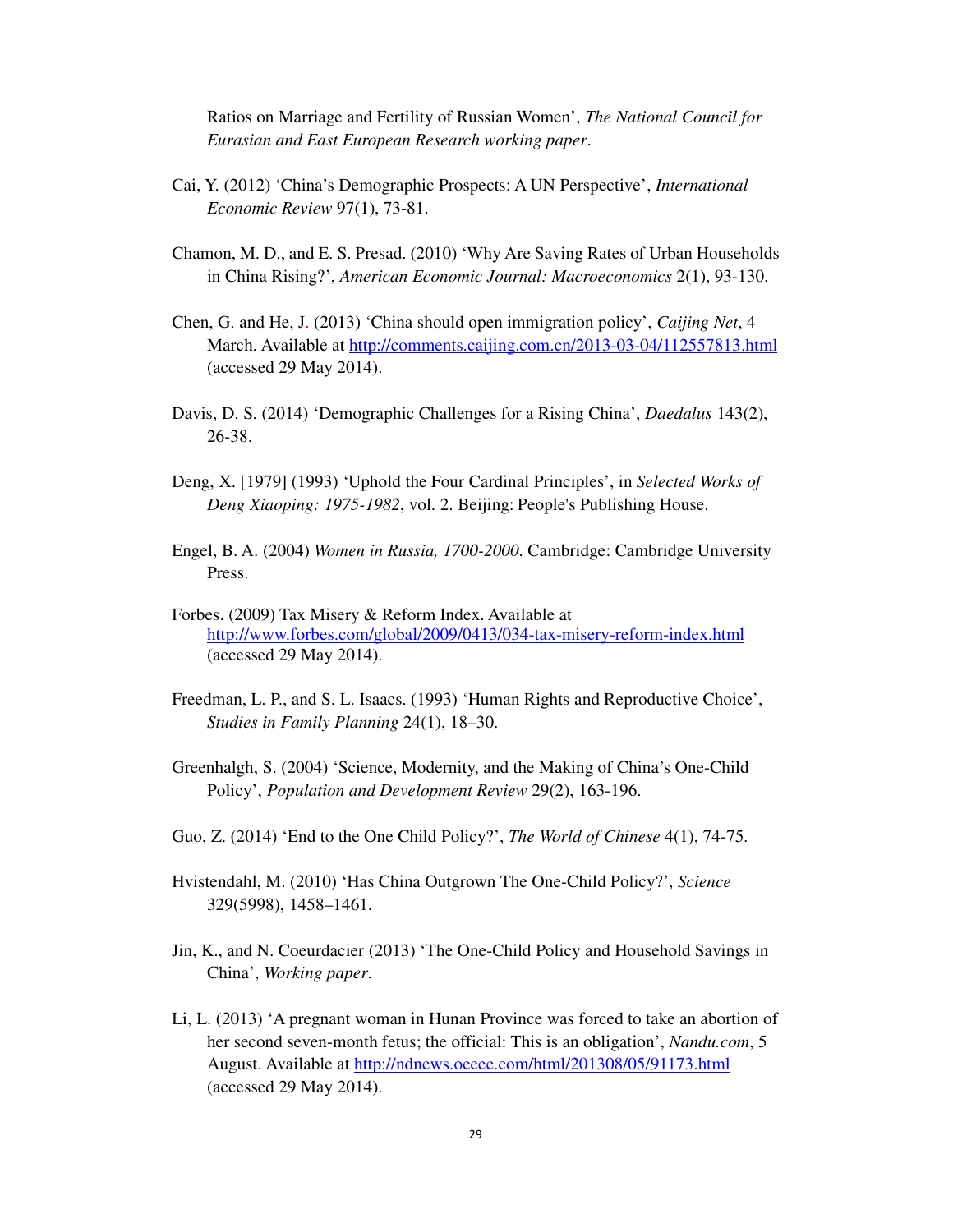- Li, T. (2012) 'Cao Yuanzheng, chief economist of Bank of China: China's pension gap is 18.3 trillion yuan', *Economic Information*, 23 July. Available at http://www.jjckb.cn/2012-07/23/content\_390626.htm (accessed 30 May 2014).
- Li, Z. (2014) 'HRSS: The plan of delaying retirement will be published by 2020', *Beijing Business Today*, 10 March. Available at http://www.bbtnews.com.cn/news/2014-03/10000000137448.shtml (accessed 29 May 2014).
- Li, H and He, T. (2014) 'Citizens have suggested a phased retirement by labor intensity', Guangzhou Daily, 29 January. Available at http://gzdaily.dayoo.com/html/2014-01/29/content\_2528220.htm (accessed 29 May 2014).
- Li, X, and Xu, D. (2011) 'The Effect of China's Real Exchange Rate Appreciation in the Next Decade – An Investigation of a Recursive Dynamic CGE Analysis', *Working paper*.
- Lian, H. (2013) 'Why the delay of getting pensions is objected', *Binhai Times*, 26 August. Available at http://bhsb.tjbhnews.com/html/2013-08/26/content\_8\_1.htm (accessed 29 May 2014).
- Liya (2011) 'How many people China's family planning policy actually decreases', *VOA*, 26 October. Available at http://www.voachinese.com/content/article-20111027-china-population-1327370 23/789776.html (accessed 30 May 2014).
- Lu, N. (2013) 'Health and Family Planning Commission: Chinese family planning led to 400 million fewer people in the past 40 years', China News, 11 November. Available at http://www.chinanews.com/gn/2013/11-11/5489125.shtml (accessed 2 June 2014).
- Luo, L. (2014) "The Highest Saving Rate in the World But Not the People are to Blame", *People's Daily Overseas Edition*, 28 April. Available at http://paper.people.com.cn/rmrbhwb/html/2014-04/28/node\_866.htm (accessed 24 June 2014).
- Ma, Y. (1957) *New Population Theory*. The Complete Report, First National People's Congress, 4th session, Beijing.
- Malthus, T. R. [1798] (1999) *An Essay on the Principle of Population*. Oxford: Oxford University Press.
- Ó Caithnia, B. (2011) 'Compounding agricultural poverty: how the EU's Common Agricultural Policy is strangling European recovery', in (*ed*.) D. Howden,